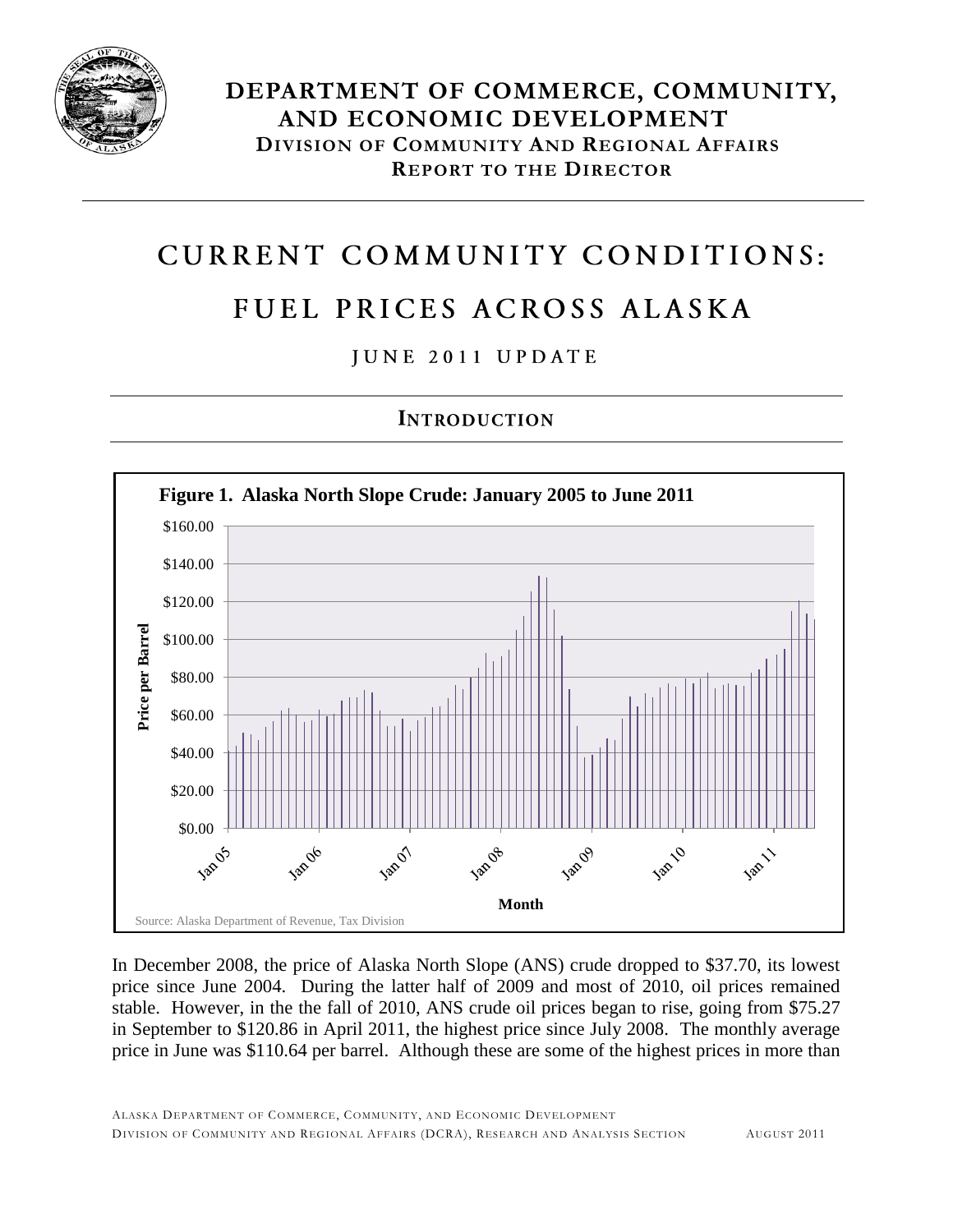two years, they are still lower than in June 2008, when ANS crude oil reached a record average monthly price of \$133.78 per barrel (Figure 1).

The national average price of gasoline peaked at \$4.10 per gallon in mid-July 2008 and dropped to \$1.64 per gallon by the end of December 2008. In early June 2009, the price rose to \$2.54 per gallon and remained mostly level until December of 2010, when the price once again rose above \$3 per gallon. As of the last week of June 2011, the average price was \$3.72 per gallon.

National average heating fuel prices are only tracked from October to March. In mid-March 2011, a new high was established for national heating fuel (#2) price – \$3.88. During the winter months (October 2010-March 2011), the average price was \$3.32 per gallon. During the 2010 – 2011 heating season, fuel prices increased continously.

In January 2011, the Division of Community and Regional Affairs (DCRA) repeated a statewide survey of retail heating fuel and gasoline prices in a cross-section of 100 select Alaska communities, first initiated during 2005 (*Community Conditions: Fuel Prices Across Alaska*). This report, *Current Community Conditions: Fuel Prices Across Alaska, June 2011 Update*, summarizes fuel survey findings, discusses changes in fuel prices during the recent past, lists fuel prices in each community on the date of contact, and provides a current and historical perspective on fluctuating fuel prices.

#### **METHODOLOGY**

DCRA's Research and Analysis Section and Local Government Assistance Section developed a survey and selected a community sample during 2005. Communities were strategically selected to represent differing socioeconomic conditions in rural Alaska regions, including the Interior, Gulf Coast, Northern, Northwest, Southeast, Southwest, and Western regions (Figure 2). Selected communities had generally been recipients of Alaska Energy Authority bulk fuel project assistance. To accurately and consistently track longitudinal changes in fuel prices, the 2005 survey and community sample were used to collect 2006, 2007, 2008, 2009, 2010, and 2011 fuel information – the communities and core questionnaire items have remained the same since 2005.

DCRA Research and Analysis staff conducted the survey between June 23 and June 29, 2011. In total, local fuel retailers serving 100 communities were contacted (via telephone) and asked to provide current per gallon prices on heating fuel (#1) and gasoline (Figure 2). All fuel price quotes reflect prices at the vendors' pump stations. Survey results are one-time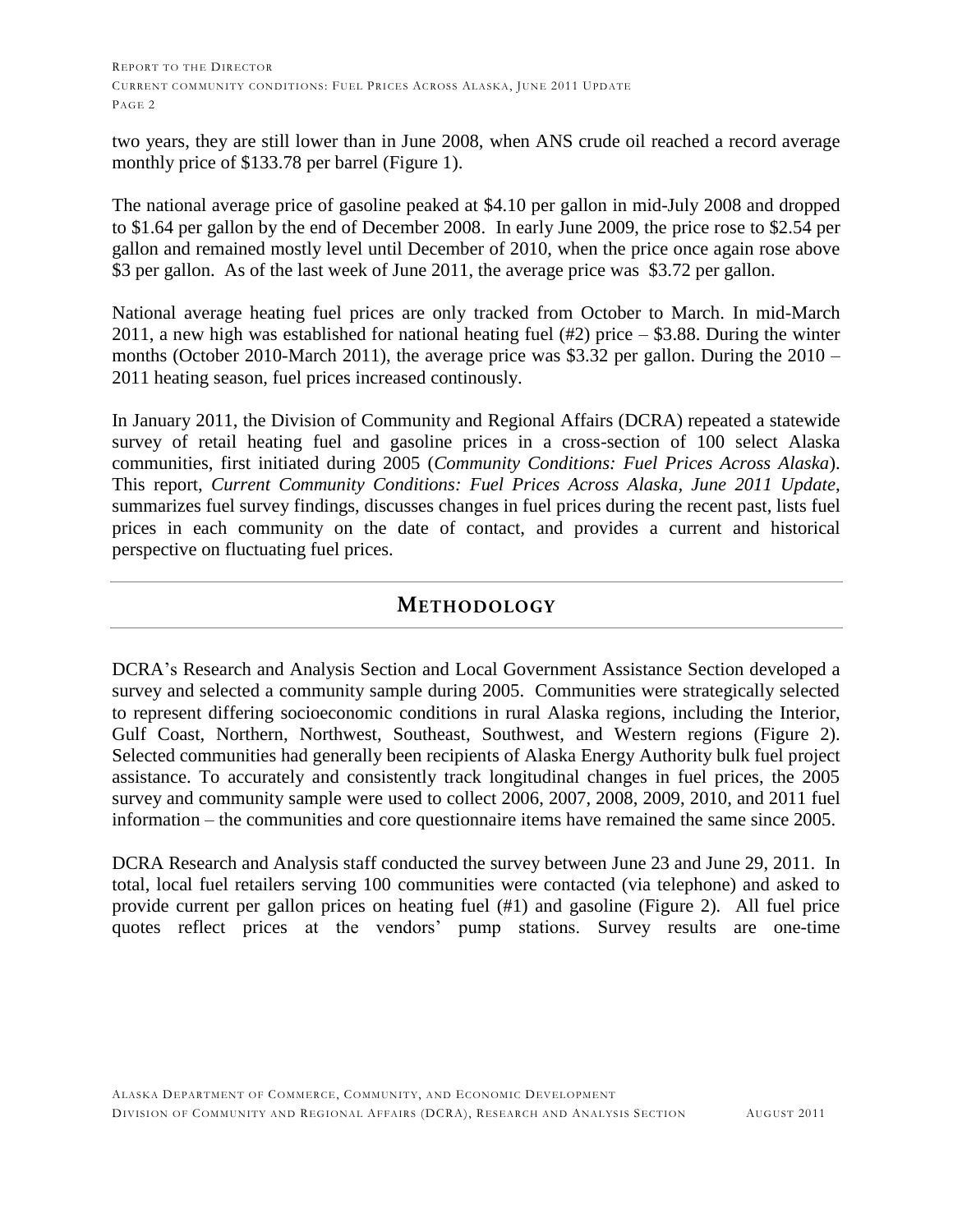

ALASKA DEPARTMENT OF COMMERCE, COMMUNITY, AND ECONOMIC DEVELOPMENT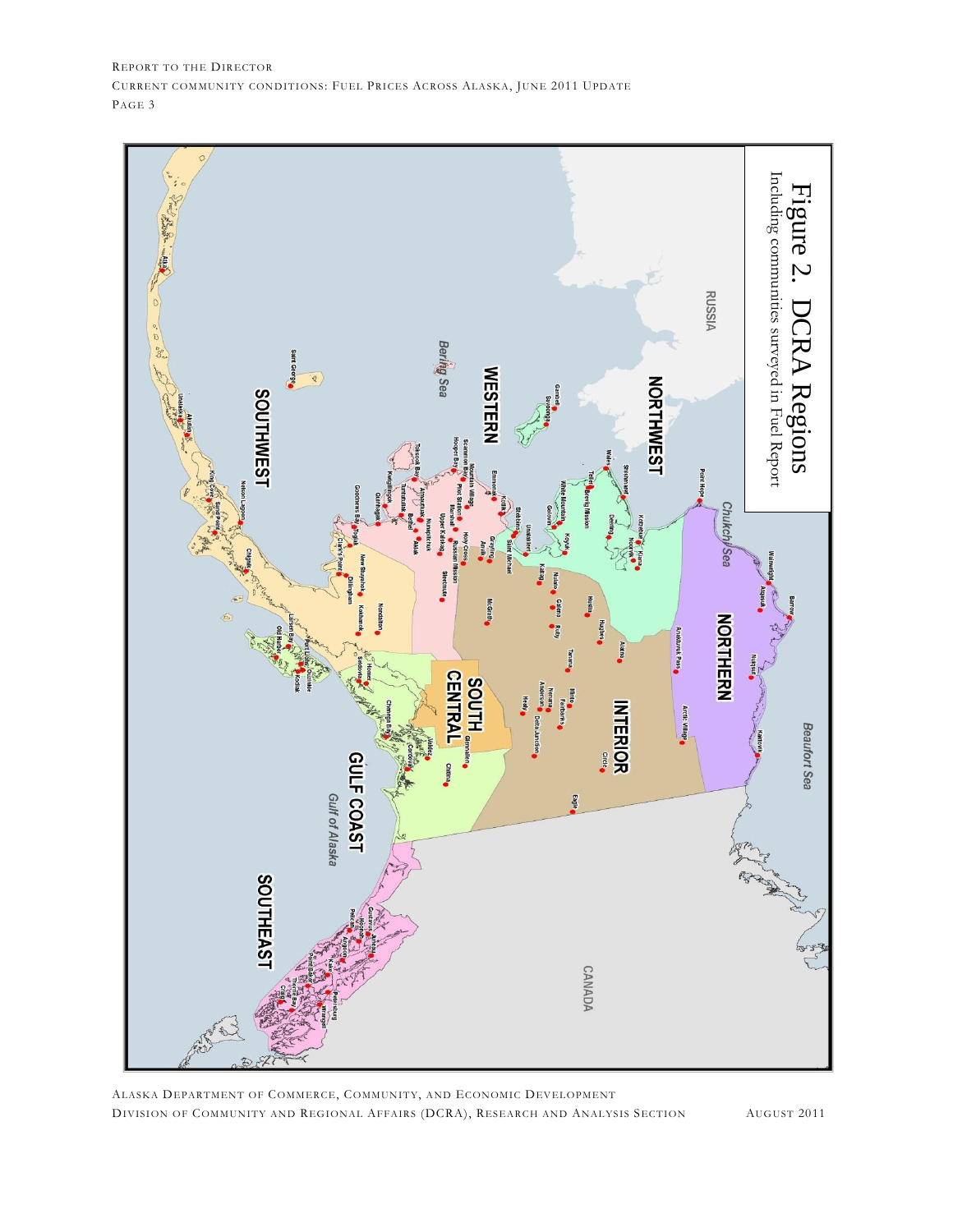measurements and are representative of retail fuel prices on the particular day of contact. Heating fuel and gasoline prices may have changed between the time of contact and the publication of this report.

| Table 1. June 2011: Heating Fuel #1 Prices per Gallon across Alaska |               |          |          |           |           |           |         |  |  |  |  |
|---------------------------------------------------------------------|---------------|----------|----------|-----------|-----------|-----------|---------|--|--|--|--|
|                                                                     | Gulf<br>Coast | Interior | Northern | Northwest | Southeast | Southwest | Western |  |  |  |  |
| High                                                                | \$6.86        | \$10.00  | \$2.60   | \$11.26   | \$6.06    | \$7.86    | \$7.27  |  |  |  |  |
| Low                                                                 | \$4.19        | \$4.00   | \$1.40   | \$3.99    | \$4.25    | \$3.65    | \$4.27  |  |  |  |  |
| Average                                                             | \$5.00        | \$5.60   | \$1.74   | \$5.93    | \$4.89    | \$5.68    | \$5.75  |  |  |  |  |

#### **CURRENT FUEL PRICES ACROSS ALASKA**

Average heating fuel prices per gallon vary by region (Table 1). Alaska communities in the Northwest Region reported the highest average heating fuel retail price at \$5.93 per gallon, while Northern communities reported the lowest average retail price at \$1.74 per gallon. The North Slope Borough subsidizes residential heating fuel costs in five of its seven communities. Excluding the Northern Region, Southeast communities experienced the lowest heating fuel prices, at an average of \$4.89 per gallon. This is because of its relatively short distance to fuel distribution centers and year-round marine access. This is also true for the Gulf Coast Region, which has the next-lowest average price. Although the Southwest Region has year-round marine access, its greater distance from distribution centers causes higher prices. In other parts of the state, many communities are located off the road system and have limited waterway access. Such isolation contributes to higher fuel costs. In the Northern, Northwest, and Western regions, most communities depend on a few bulk fuel barge deliveries per year. Sometimes, fuel must be flown into the community, which further increases the cost to consumers.

|        | Table 2. June 2011: Northern Region Heating Fuel (#1) and Gasoline Retail |  |  |  |  |
|--------|---------------------------------------------------------------------------|--|--|--|--|
| Prices |                                                                           |  |  |  |  |

| <b>Community</b>                          | <b>Community Retailer</b>       | <b>Residential</b> | <b>Heating Fuel Retail Price</b><br><b>Commercial</b> | <b>Gasoline Retail</b><br><b>Price</b> |
|-------------------------------------------|---------------------------------|--------------------|-------------------------------------------------------|----------------------------------------|
| <b>Anaktuvuk Pass</b>                     | <b>Nunamiut Corporation</b>     | \$1.55             | \$9.25                                                | \$9.20                                 |
| Atqasuk                                   | <b>Atqasuk Corporation</b>      | \$1.40             | \$4.10                                                | \$4.10                                 |
| Barrow                                    | BUEC, Inc.                      | Natural Gas        | Natural Gas                                           | \$4.46                                 |
| Kaktovik                                  | Kaktovik Inupiat<br>Corporation | \$2.60             | \$6.95                                                | \$4.00                                 |
| Nuiqsut                                   | Kuukpik Corporation             | Natural Gas        | Natural Gas                                           | \$5.00                                 |
| Point Hope                                | <b>Tigara Corporation</b>       | \$1.64             | \$6.35                                                | \$4.99                                 |
| Wainwright<br><b>Olgoonik Corporation</b> |                                 | \$1.50             | \$5.29                                                | \$5.95                                 |

ALASKA DEPARTMENT OF COMMERCE, COMMUNITY, AND ECONOMIC DEVELOPMENT DIVISION OF COMMUNITY AND REGIONAL AFFAIRS (DCRA), RESEARCH AND ANALYSIS SECTION AUGUST 2011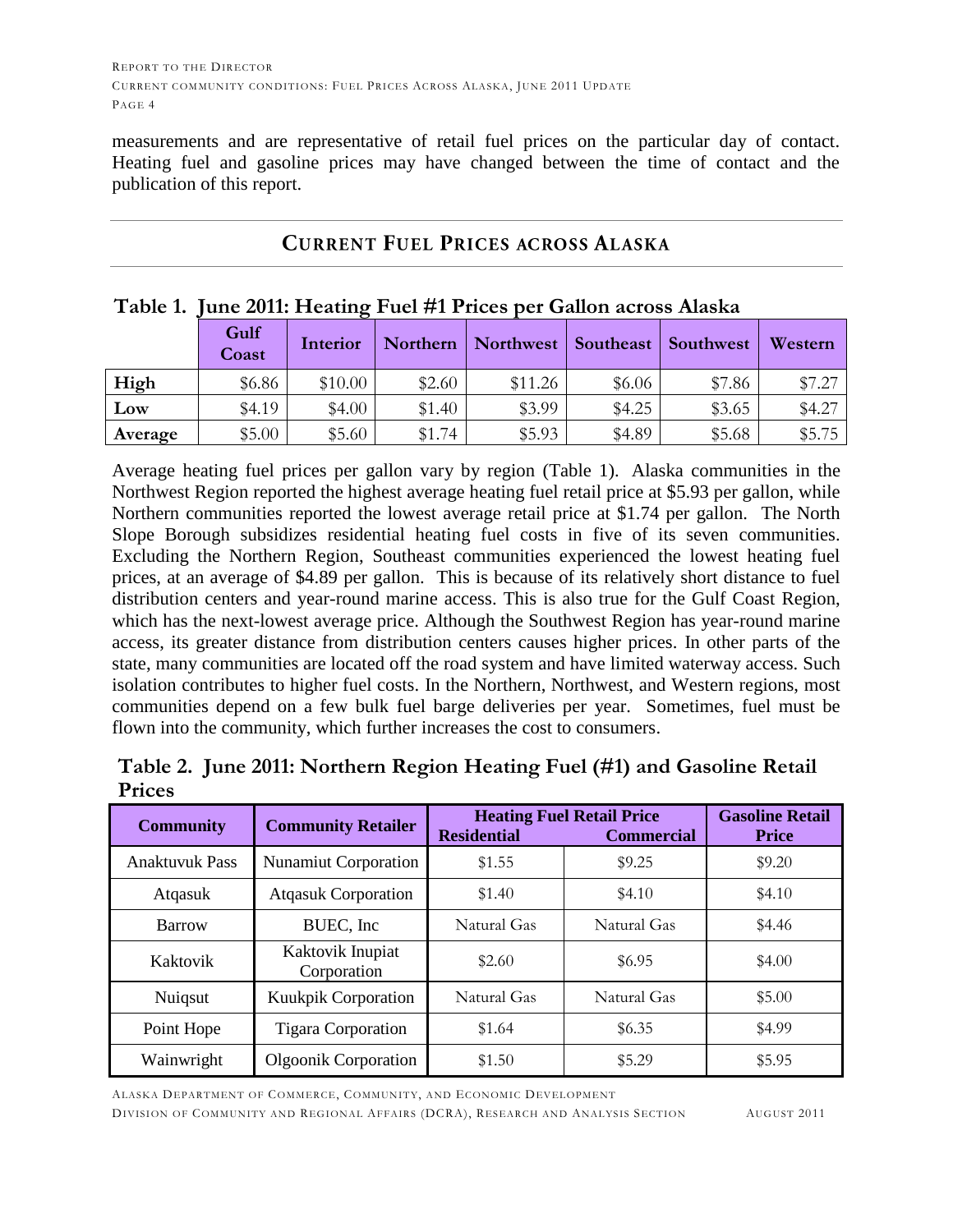Of noteworthy importance, the North Slope Borough (Northern Region) has village corporations that distribute fuel to residents throughout the Northern Region and, within the community, charge only a delivery fee on a per-gallon basis. (Table 2.) The North Slope Borough does not subsidize heating fuel for commercial use. Consequently, the retail price of heating fuel for commercial entities is significantly higher than for residences. Two Northern Region communities, Barrow and Nuiqsut, heat with natural gas.

To accurately summarize statewide heating fuel prices, it is appropriate to exclude Northern Region communities because of the North Slope Borough subsidy for residential-use heating fuel and natural gas connections. On average, excluding the seven Northern communities, heating fuel retailed for \$5.54 per gallon across the remaining surveyed Alaska communities. The Saint Michael Fuel Company in Saint Michael (Northwest Region) reported the highest heating fuel retail price, \$11.26 per gallon (see Appendix). In contrast, the City of Chignik (Southwest Region) reported the lowest heating fuel retail price, \$3.65 per gallon.

|         | Gulf<br>Coast | Interior | Northern | Northwest | Southeast | Southwest | Western |
|---------|---------------|----------|----------|-----------|-----------|-----------|---------|
| High    | \$7.07        | \$10.00  | \$9.20   | \$7.73    | \$6.01    | \$8.00    | \$7.79  |
| Low     | \$4.22        | \$4.04   | \$4.00   | \$4.55    | \$4.13    | \$4.30    | \$5.09  |
| Average | \$5.04        | \$5.89   | \$5.39   | \$5.93    | \$4.87    | \$5.90    | \$6.41  |

**Table 3. June 2011: Gasoline Prices per Gallon across Alaska**

As Table 3 illustrates, average gasoline prices per gallon varied across Alaska by region. Communities in the Western Region reported the highest average gasoline retail price at \$6.41 per gallon, while Southeast Region communities reported the lowest average retail price at \$4.87 per gallon. Statewide retail prices indicated significant variation in gasoline retail price. Specifically, the Arctic Village Traditional Council in Arctic Village (Interior Region) reported the highest gasoline prices at \$10 per gallon. Kaktovik Inupiat Corporation in Kaktovik (Northern Region) reported the lowest gasoline retail price at \$4 per gallon. On average, gasoline retailed for \$5.75 per gallon across the 97 surveyed Alaska communities.<sup>1</sup>

In the Gulf Coast and Interior regions, some communities lie on the road system, and others do not. This causes heating fuel prices to differ between the two groups (Table 4). This contrast is stronger in the Interior, where the average prices for heating oil and gasoline for communities off the road system were \$1.76 and \$2.03 higher, respectively, than the average prices for communities on the road system. In the Gulf Coast Region, where many of the communities can be served year-round by road or barge, the average price was \$1.14 and \$1.25 higher for heating fuel and gasoline, respectively, for communities off the road system than the average price for communities on the road system.

 $\overline{a}$ <sup>1</sup> At the time of survey, gasoline was not sold in Ouzinkie or Old Harbor, and the City of Upper Kalskag had no gasoline in supply.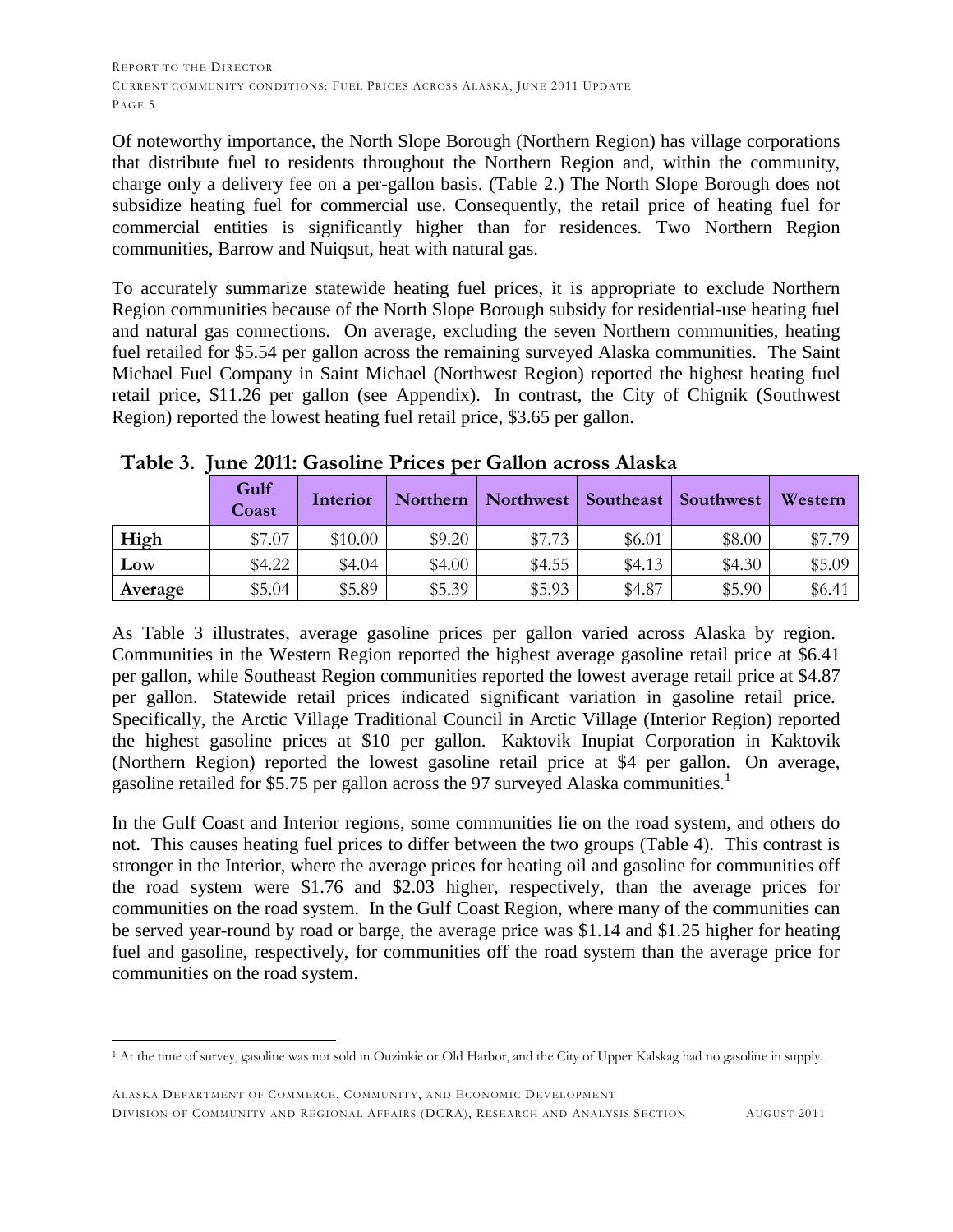| <b>Gulf Coast</b> | On Road System | $50000$ with antonion arrangement<br>Off Road System | Interior        | On Road System | Off Road System |
|-------------------|----------------|------------------------------------------------------|-----------------|----------------|-----------------|
| Heating Fuel:     |                |                                                      | Heating Fuel:   |                |                 |
| High              | \$4.30         | \$6.86                                               | High            | \$5.50         | \$10.00         |
| Low               | \$4.19         | \$4.28                                               | Low             | \$4.00         | \$4.34          |
| Average           | \$4.24         | \$5.38                                               | Average         | \$4.51         | \$6.27          |
| Gasoline:         |                |                                                      | Gasoline:       |                |                 |
| High              | \$4.33         | \$7.07                                               | High            | \$5.65         | \$10.00         |
| Low               | \$4.22         | \$4.56                                               | $_{\text{Low}}$ | \$4.04         | \$5.30          |
| Average           | \$4.29         | \$5.54                                               | Average         | \$4.64         | \$6.67          |

### **Table 4. June 2011: On the Road System and Off the Road System: Prices in the Gulf Coast and Interior Regions**

### **CHANGE IN FUEL PRICES ACROSS ALASKA**

Alaska fuel prices have continued to increase (Figure 3). Excluding the Northern Region communities, the statewide average per gallon heating fuel price rose from \$4.98 in January 2011 to \$5.54 in June 2011. This \$0.56 per gallon price change represented an 11% increase in the statewide average heating fuel price per gallon. Prices in the Gulf Coast (+19%), Southeast  $(+18%)$ , Southwest  $(+16%)$ , Interior  $(+13%)$ , Northwest  $(+5%)$ , and Western  $(+5%)$  regions increased from January 2011 to June 2011. Prices in the Northern (-5%) region declined (Figure 4).



ALASKA DEPARTMENT OF COMMERCE, COMMUNITY, AND ECONOMIC DEVELOPMENT DIVISION OF COMMUNITY AND REGIONAL AFFAIRS (DCRA), RESEARCH AND ANALYSIS SECTION AUGUST 2011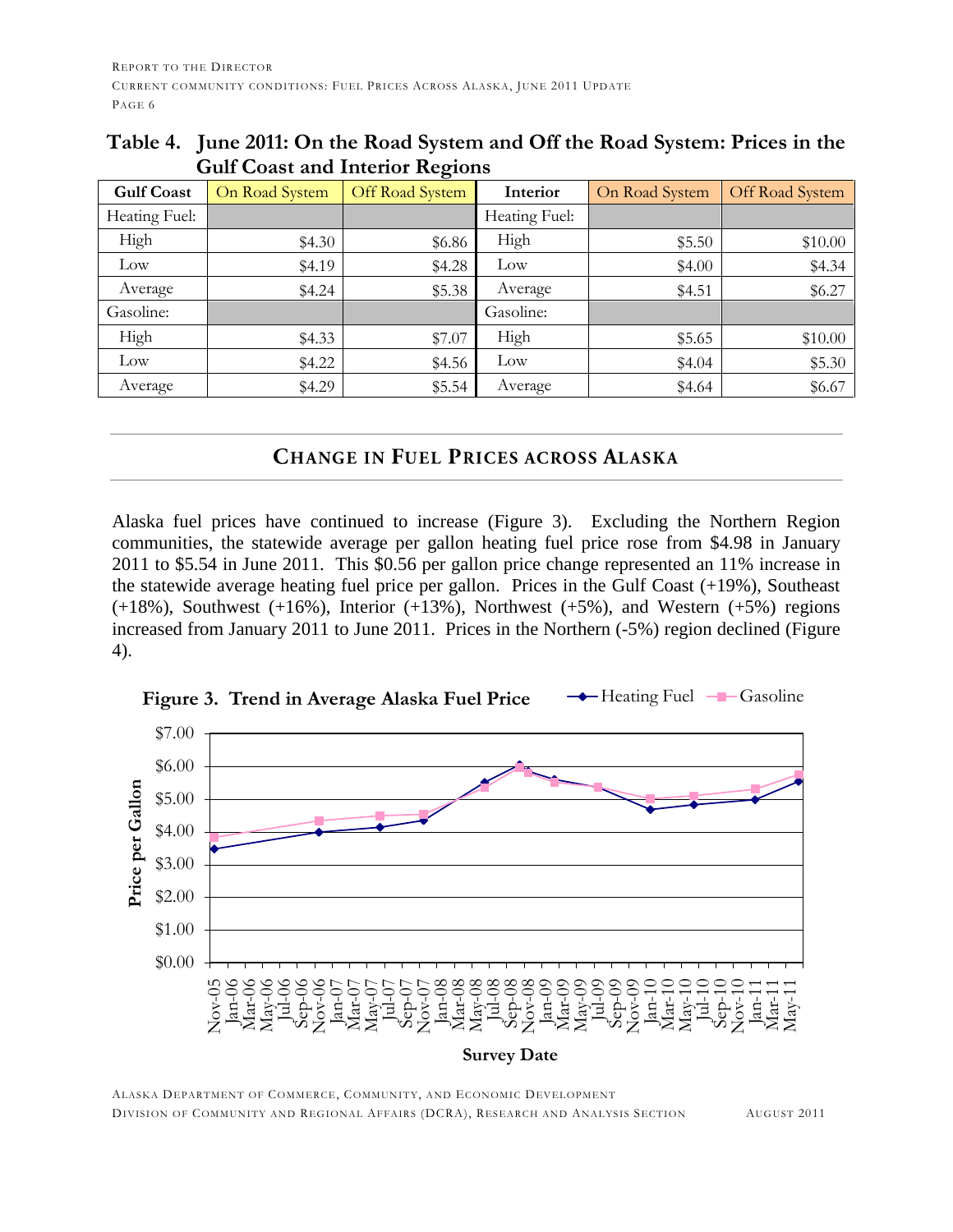The statewide average gasoline price also increased from January 2011 to June 2011, rising from \$5.29 to \$5.75 per gallon (Figure 3). This \$0.46 per gallon average price increase represents a 9% increase in the statewide average price per gallon of gasoline. Gasoline prices per gallon in the Southeast  $(+17%)$ , Gulf Coast  $(+13%)$ , Interior  $(+12%)$ , Southwest  $(+12%)$ , Western  $(+8%)$ , and Northern (+4%) regions all increased. Prices in the Interior Region (-1%) decreased from January 2011 to June 2011 (Figure 5).





ALASKA DEPARTMENT OF COMMERCE, COMMUNITY, AND ECONOMIC DEVELOPMENT DIVISION OF COMMUNITY AND REGIONAL AFFAIRS (DCRA), RESEARCH AND ANALYSIS SECTION AUGUST 2011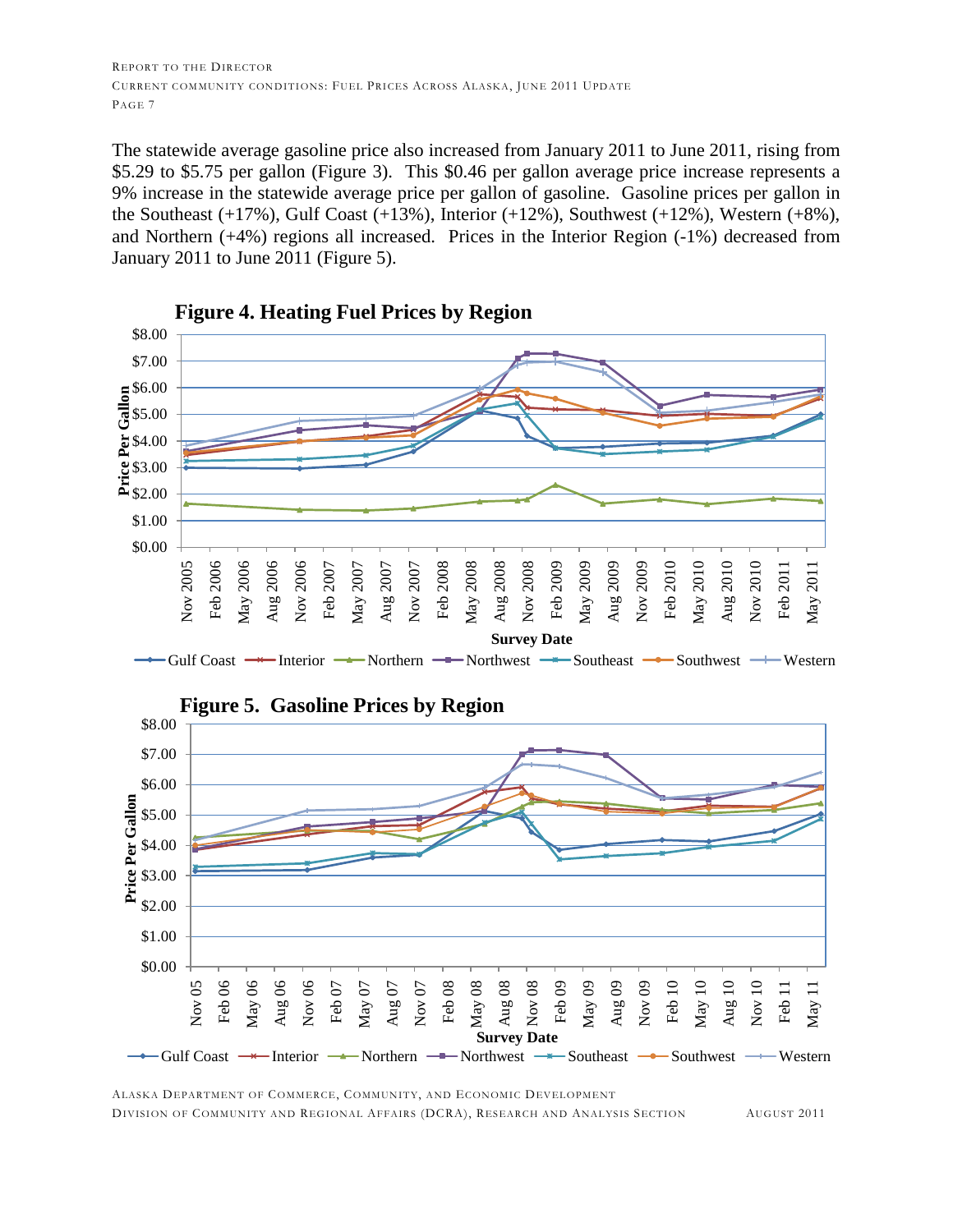#### **SUMMARY**

During June 2011, current retail heating fuel (#1) and gasoline prices were collected from 100 select communities across Alaska. Disregarding the subsidized heating fuel prices of the Northern Region, retail prices per gallon ranged from \$3.65 (Chignik) to \$11.26 (Saint Michael), and the statewide average price was \$5.54 per gallon. Gasoline retail prices per gallon ranged from \$4 (Kaktovik) to \$10 (Arctic Village), and the statewide average price was \$5.75. In general, average heating fuel and gasoline prices are slightly lower than their peak in the summer of 2008. They have, however, increased by 11% and 8%, respectively, since January 2011. Although fuel prices are lower than in 2008, they are still significantly higher than in 2005. Since November 2005, the statewide average cost of heating fuel has increased 59% from \$3.48, and the statewide average cost of gasoline has increased 65% from \$3.83.

These increased fuel and energy costs, combined with high unemployment rates, limited local economies, and local governments struggling to provide basic local services, continue to present rural Alaska communities and households with challenging circumstances.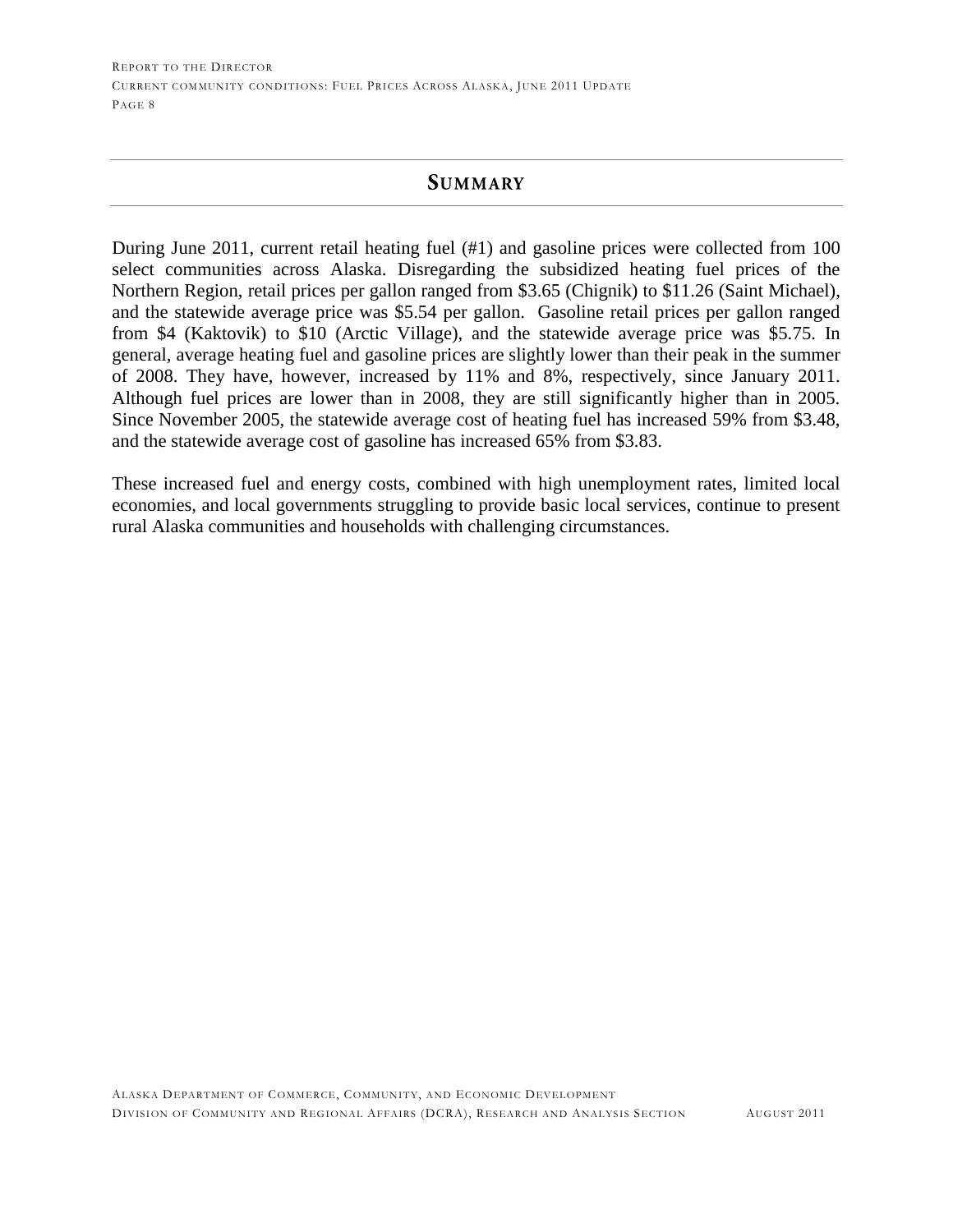# **Appendix: Community Heating Fuel and Gasoline June 2011**

| <b>Community</b>        | <b>Region</b>     | <b>Community</b><br><b>Retailer:</b><br>(entity<br>selling fuel) | <b>Heating</b><br>Fuel #1<br>06/2011<br>Retail:<br>(selling<br>price per<br>gallon -<br>\$5) | Percent<br>$(%) +/-$<br>Statewide<br><b>Heating</b><br>Fuel<br>Average<br>$(55.54*)$ : | Percent<br>$+/-$<br>01/2011<br>Retail:<br>(selling<br>price<br>per<br>gallon) | Gasoline<br>06/2011<br>Retail<br>Price:<br>(selling<br>price per<br>gallon -<br>\$5) | Percent<br>$(%) +/-$<br>Statewide<br>Gasoline<br>Average<br>(55.75): | Percent<br>$+/-$<br>1/2011<br>Retail:<br>(selling<br>price<br>per<br>gallon) |
|-------------------------|-------------------|------------------------------------------------------------------|----------------------------------------------------------------------------------------------|----------------------------------------------------------------------------------------|-------------------------------------------------------------------------------|--------------------------------------------------------------------------------------|----------------------------------------------------------------------|------------------------------------------------------------------------------|
|                         |                   | Chenega                                                          |                                                                                              |                                                                                        |                                                                               |                                                                                      |                                                                      |                                                                              |
| Chenega Bay             | <b>Gulf Coast</b> | <b>Bay Utility</b>                                               | \$<br>6.86                                                                                   | 24%                                                                                    | 11%                                                                           | \$<br>7.07                                                                           | 23%                                                                  | 8%                                                                           |
| Chitina <sup>®</sup>    | <b>Gulf Coast</b> | Chitina<br><b>Services</b>                                       | \$<br>4.24                                                                                   | $-23%$                                                                                 | 19%                                                                           | \$<br>4.33                                                                           | $-25%$                                                               | 14%                                                                          |
| Cordova                 | <b>Gulf Coast</b> | Shoreside<br>Petroleum                                           | \$<br>4.61                                                                                   | $-17%$                                                                                 | 25%                                                                           | \$<br>4.76                                                                           | $-17%$                                                               | 13%                                                                          |
| Glennallen <sup>®</sup> | <b>Gulf Coast</b> | Crowley                                                          | \$<br>4.24                                                                                   | $-23%$                                                                                 | 19%                                                                           | \$<br>4.33                                                                           | $-25%$                                                               | 14%                                                                          |
| Homer <sup>®</sup>      | <b>Gulf Coast</b> | Home Run<br>Oil                                                  | \$<br>4.19                                                                                   | $-24%$                                                                                 | 18%                                                                           | \$<br>4.22                                                                           | $-27%$                                                               | 2%                                                                           |
| Kodiak                  | <b>Gulf Coast</b> | Petro<br>Marine                                                  | \$<br>4.28                                                                                   | $-23%$                                                                                 | 30%                                                                           | \$<br>4.56                                                                           | $-21%$                                                               | 32%                                                                          |
| Larsen Bay              | <b>Gulf Coast</b> | City of<br>Larsen Bay                                            | \$<br>5.81                                                                                   | 5%                                                                                     | 1%                                                                            | \$<br>6.50                                                                           | 13%                                                                  | 0%                                                                           |
| Old Harbor              | <b>Gulf Coast</b> | City of Old<br>Harbor                                            | \$<br>6.33                                                                                   | 14%                                                                                    | 27%                                                                           | N/A                                                                                  | N/A                                                                  | N/A                                                                          |
| Ouzinkie                | <b>Gulf Coast</b> | Ouzinkie<br>Native<br>Corporation                                | \$<br>4.68                                                                                   | $-16%$                                                                                 | 30%                                                                           | N/A                                                                                  | N/A                                                                  | N/A                                                                          |
| Port Lions              | <b>Gulf Coast</b> | Kizhuyak Oil<br>Sales                                            | \$<br>4.95                                                                                   | $-11%$                                                                                 | 20%                                                                           | \$<br>4.80                                                                           | $-17%$                                                               | 19%                                                                          |
| Seldovia                | <b>Gulf Coast</b> | Seldovia<br>Fuel and<br>Lube                                     | \$<br>5.50                                                                                   | $-1%$                                                                                  | 27%                                                                           | \$<br>5.53                                                                           | $-4%$                                                                | 24%                                                                          |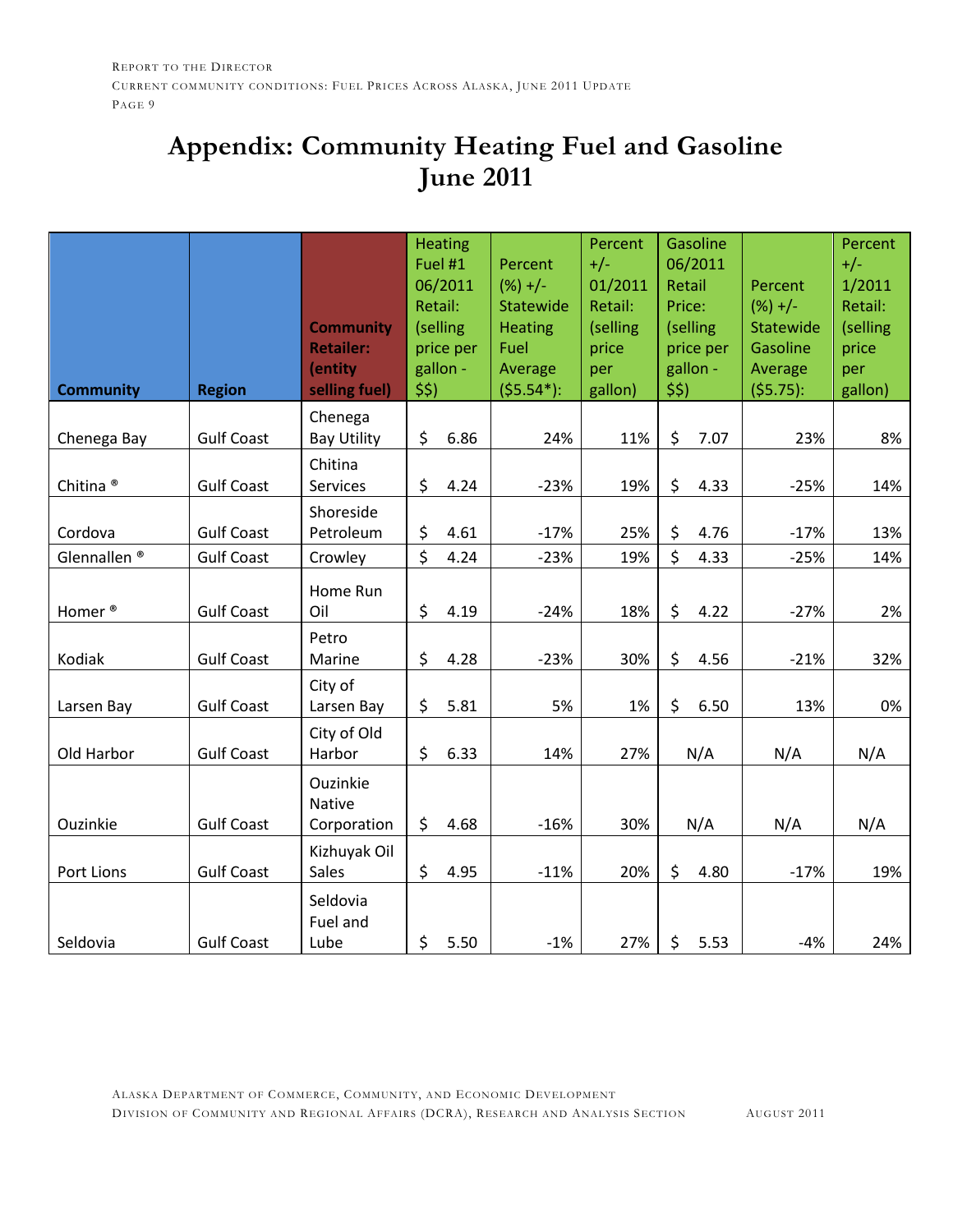| <b>Community</b>              | <b>Region</b>                 | <b>Community</b><br><b>Retailer:</b><br>(entity<br>selling fuel) | \$\$)    | <b>Heating</b><br>Fuel #1<br>06/2011<br><b>Retail:</b><br>(selling<br>price per<br>gallon - | <b>Percent</b><br>$(%) +/-$<br><b>Statewide</b><br><b>Heating</b><br><b>Fuel</b><br><b>Average</b><br>$($ \$5.54 <sup>*</sup> ): | <b>Percent</b><br>$+/-$<br>01/2011<br><b>Retail:</b><br>(selling<br>price<br>per<br>gallon) | \$\$)    | <b>Gasoline</b><br>06/2011<br><b>Retail</b><br><b>Price:</b><br>(selling<br>price per<br>gallon - | <b>Percent</b><br>$(%) +/-$<br><b>Statewide</b><br><b>Gasoline</b><br><b>Average</b><br>(55.75): | <b>Percent</b><br>$+/-$<br>1/2011<br><b>Retail:</b><br>(selling<br>price<br>per<br>gallon) |
|-------------------------------|-------------------------------|------------------------------------------------------------------|----------|---------------------------------------------------------------------------------------------|----------------------------------------------------------------------------------------------------------------------------------|---------------------------------------------------------------------------------------------|----------|---------------------------------------------------------------------------------------------------|--------------------------------------------------------------------------------------------------|--------------------------------------------------------------------------------------------|
|                               |                               | North                                                            |          |                                                                                             |                                                                                                                                  |                                                                                             |          |                                                                                                   |                                                                                                  |                                                                                            |
| Valdez <sup>®</sup><br>Alatna | <b>Gulf Coast</b><br>Interior | Pacific<br>Alatna<br>Traditional<br>Council                      | \$<br>\$ | 4.30<br>7.50                                                                                | $-22%$<br>35%                                                                                                                    | 15%<br>15%                                                                                  | \$<br>\$ | 4.26<br>9.66                                                                                      | $-26%$<br>68%                                                                                    | 27%<br>29%                                                                                 |
| Anderson <sup>®</sup>         | Interior                      | Nenana<br>Heating                                                | \$       | 4.16                                                                                        | $-25%$                                                                                                                           | 10%                                                                                         | \$       | 4.45                                                                                              | $-23%$                                                                                           | 20%                                                                                        |
| Anvik                         | Interior                      | Deloyges,<br>Inc.                                                | \$       | 5.25                                                                                        | $-5%$                                                                                                                            | 17%                                                                                         | \$       | 5.50                                                                                              | $-4%$                                                                                            | 10%                                                                                        |
| <b>Arctic Village</b>         | Interior                      | Arctic<br>Village<br><b>Traditional</b><br>Council               |          | \$10.00                                                                                     | 81%                                                                                                                              | 0%                                                                                          | \$       | 10.00                                                                                             | 74%                                                                                              | 0%                                                                                         |
| Circle <sup>®</sup>           | Interior                      | Central<br>Corner (HF);<br>Village of<br>Circle (Gas)            | \$       | 5.50                                                                                        | $-1%$                                                                                                                            | N/A                                                                                         | \$       | 5.25                                                                                              | $-9%$                                                                                            | 12%                                                                                        |
| Delta Junction <sup>®</sup>   | Interior                      | Crowley<br>Petroleum                                             | \$       | 4.00                                                                                        | $-28%$                                                                                                                           | 15%                                                                                         | \$       | 4.19                                                                                              | $-27%$                                                                                           | 14%                                                                                        |
| Eagle <sup>®</sup>            | Interior                      | Telegraph<br><b>Hill Services</b>                                | \$       | 4.50                                                                                        | $-19%$                                                                                                                           | 20%                                                                                         | \$       | 4.60                                                                                              | $-20%$                                                                                           | 0%                                                                                         |
| Fairbanks <sup>®</sup>        | Interior                      | Alaska<br>Petroleum                                              | \$       | 4.00                                                                                        | $-28%$                                                                                                                           | 16%                                                                                         | \$       | 4.04                                                                                              | $-30%$                                                                                           | 10%                                                                                        |
| Galena                        | Interior                      | Crowley<br>Marine<br>Services                                    | \$       | 5.39                                                                                        | $-3%$                                                                                                                            | 1%                                                                                          | \$       | 5.50                                                                                              | $-4%$                                                                                            | $-1\%$                                                                                     |
| Grayling                      | Interior                      | <b>HYL Grayling</b><br>Fuel<br>Company                           | \$       | 4.75                                                                                        | $-14%$                                                                                                                           | 0%                                                                                          | \$       | 5.50                                                                                              | $-4%$                                                                                            | 0%                                                                                         |
| Healy <sup>®</sup>            | Interior                      | Fisher Fuel                                                      | \$       | 4.25                                                                                        | $-23%$                                                                                                                           | 23%                                                                                         | \$       | 4.30                                                                                              | $-25%$                                                                                           | 17%                                                                                        |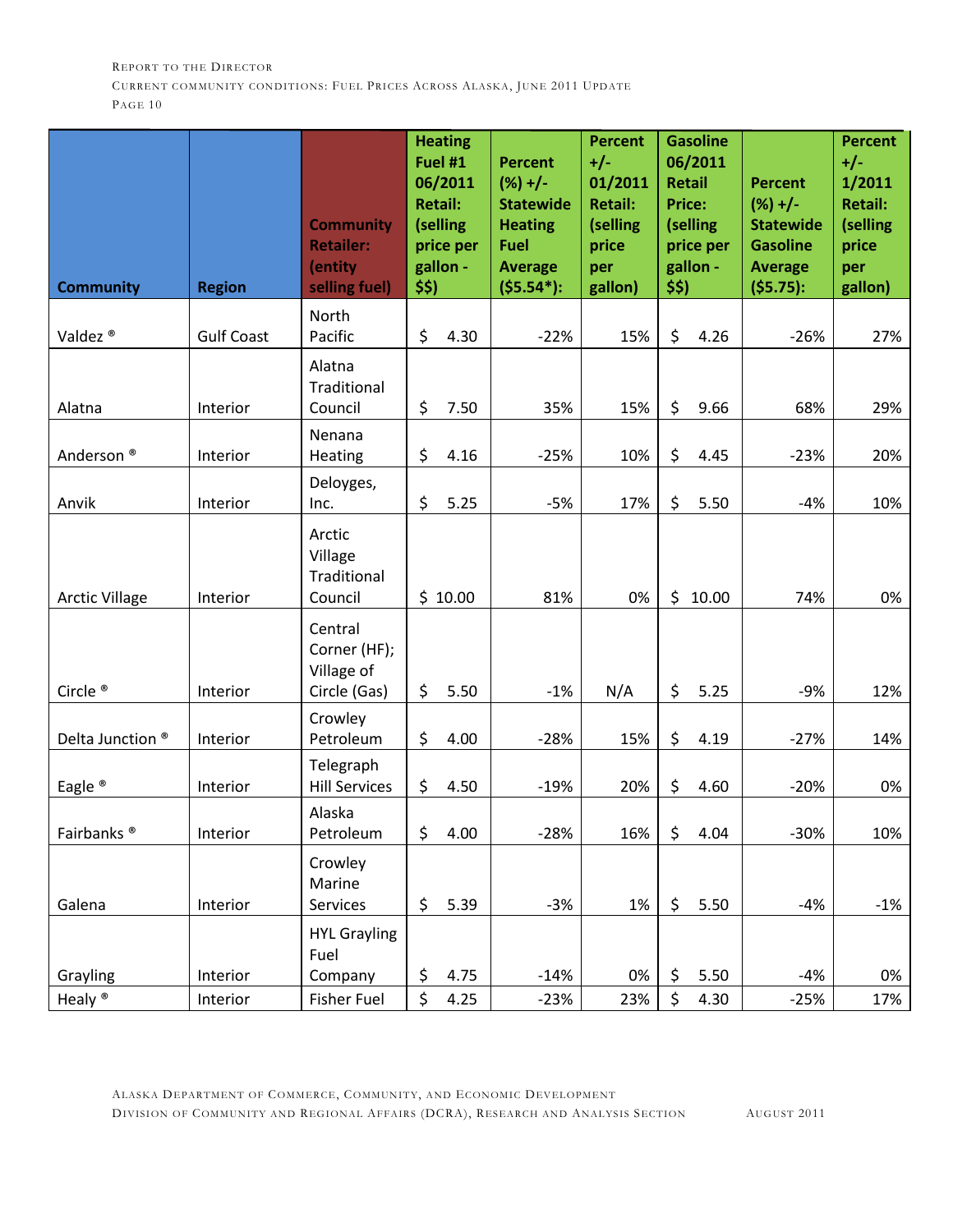| <b>Community</b>    | <b>Region</b>        | <b>Community</b><br><b>Retailer:</b><br>(entity<br>selling fuel) | <b>Heating</b><br>Fuel #1<br>06/2011<br><b>Retail:</b><br>(selling<br>price per<br>gallon -<br>\$\$) | <b>Percent</b><br>$(%) +/-$<br><b>Statewide</b><br><b>Heating</b><br><b>Fuel</b><br><b>Average</b><br>$($ \$5.54 <sup>*</sup> ): | <b>Percent</b><br>$+/-$<br>01/2011<br><b>Retail:</b><br>(selling<br>price<br>per<br>gallon) | \$\$)    | <b>Gasoline</b><br>06/2011<br><b>Retail</b><br><b>Price:</b><br>(selling<br>price per<br>gallon - | <b>Percent</b><br>$(%) +/-$<br><b>Statewide</b><br><b>Gasoline</b><br><b>Average</b><br>$($ \$5.75): | <b>Percent</b><br>$+/-$<br>1/2011<br><b>Retail:</b><br>(selling<br>price<br>per<br>gallon) |
|---------------------|----------------------|------------------------------------------------------------------|------------------------------------------------------------------------------------------------------|----------------------------------------------------------------------------------------------------------------------------------|---------------------------------------------------------------------------------------------|----------|---------------------------------------------------------------------------------------------------|------------------------------------------------------------------------------------------------------|--------------------------------------------------------------------------------------------|
|                     |                      | <b>Holy Cross</b>                                                |                                                                                                      |                                                                                                                                  |                                                                                             |          |                                                                                                   |                                                                                                      |                                                                                            |
| <b>Holy Cross</b>   | Interior             | Oil Company                                                      | \$<br>6.50                                                                                           | 17%                                                                                                                              | 45%                                                                                         | \$       | 6.50                                                                                              | 13%                                                                                                  | 30%                                                                                        |
| Hughes              | Interior             | <b>Hughes City</b><br>Council                                    | \$<br>9.00                                                                                           | 62%                                                                                                                              | 5%                                                                                          | \$       | 8.25                                                                                              | 43%                                                                                                  | 3%                                                                                         |
| Huslia              | Interior             | Huslia Gas &<br>Oil                                              | \$<br>6.00                                                                                           | 8%                                                                                                                               | 20%                                                                                         | \$       | 6.50                                                                                              | 13%                                                                                                  | 30%                                                                                        |
|                     |                      | Kaltag                                                           |                                                                                                      | 4%                                                                                                                               |                                                                                             |          | 6.00                                                                                              |                                                                                                      |                                                                                            |
| Kaltag<br>McGrath   | Interior<br>Interior | Cooperative<br>Crowley                                           | \$<br>5.75<br>\$<br>6.49                                                                             | 17%                                                                                                                              | 21%<br>0%                                                                                   | \$<br>\$ | 6.09                                                                                              | 4%<br>6%                                                                                             | 20%<br>0%                                                                                  |
| Minto <sup>®</sup>  | Interior             | North Fork<br>Store                                              | \$<br>5.35                                                                                           | $-3%$                                                                                                                            | 29%                                                                                         | \$       | 5.65                                                                                              | $-2%$                                                                                                | 14%                                                                                        |
| Nenana <sup>®</sup> | Interior             | Nenana<br><b>Heating</b>                                         | \$<br>4.32                                                                                           | $-22%$                                                                                                                           | 21%                                                                                         | \$       | 4.63                                                                                              | $-20%$                                                                                               | 20%                                                                                        |
| Nulato              | Interior             | City of<br>Nulato                                                | \$<br>5.50                                                                                           | $-1%$                                                                                                                            | 22%                                                                                         | \$       | 6.00                                                                                              | 4%                                                                                                   | 26%                                                                                        |
| Ruby                | Interior             | Dineega<br>Fuel<br>Company                                       | \$<br>5.00                                                                                           | $-10%$                                                                                                                           | 22%                                                                                         | \$       | 5.30                                                                                              | $-8%$                                                                                                | 12%                                                                                        |
| Tanana              | Interior             | Tanana<br>Tribal<br>Council                                      | \$<br>4.34                                                                                           | $-22%$                                                                                                                           | 2%                                                                                          | \$       | 5.87                                                                                              | 2%                                                                                                   | 3%                                                                                         |
| Anaktuvuk Pass      | Northern             | Nunamiut<br>Corporation                                          | \$<br>1.55                                                                                           | $-72%$                                                                                                                           | 0%                                                                                          | \$       | 9.20                                                                                              | 60%                                                                                                  | 14%                                                                                        |
| Atgasuk             | Northern             | Atqasuk<br>Corporation                                           | \$<br>1.40                                                                                           | $-75%$                                                                                                                           | 0%                                                                                          | \$       | 4.10                                                                                              | $-29%$                                                                                               | 0%                                                                                         |
| Barrow              | Northern             | Eskimos Inc.                                                     | Natural<br>Gas                                                                                       | N/A                                                                                                                              | N/A                                                                                         | \$       | 4.46                                                                                              | $-22%$                                                                                               | 5%                                                                                         |
| Kaktovik            | Northern             | Kaktovik<br>Inupiat<br>Corporation                               | \$<br>2.60                                                                                           | $-53%$                                                                                                                           | 0%                                                                                          | \$       | 4.00                                                                                              | $-30%$                                                                                               | 0%                                                                                         |
| Nuiqsut             | Northern             | Kuukpik<br>Corporation                                           | Natural<br>Gas                                                                                       | N/A                                                                                                                              | N/A                                                                                         | \$       | 5.00                                                                                              | $-13%$                                                                                               | 0%                                                                                         |

ALASKA DEPARTMENT OF COMMERCE, COMMUNITY, AND ECONOMIC DEVELOPMENT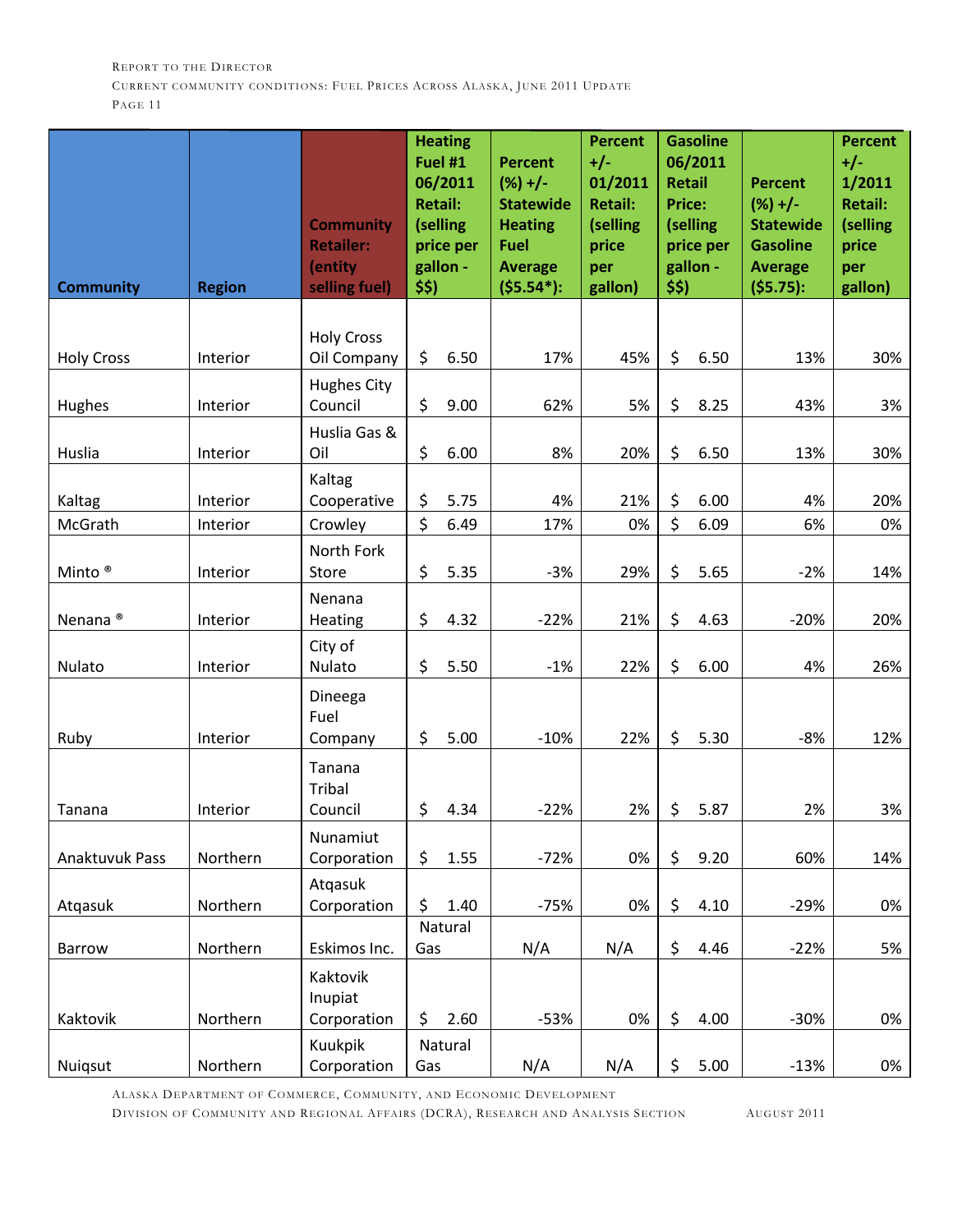| <b>Community</b>                 | <b>Region</b>          | <b>Community</b><br><b>Retailer:</b><br>(entity<br>selling fuel)      | \$\$)    | <b>Heating</b><br>Fuel #1<br>06/2011<br><b>Retail:</b><br>(selling<br>price per<br>gallon - | <b>Percent</b><br>$(%) +/-$<br><b>Statewide</b><br><b>Heating</b><br>Fuel<br><b>Average</b><br>$($ \$5.54 <sup>*</sup> ): | <b>Percent</b><br>$+/-$<br>01/2011<br><b>Retail:</b><br>(selling<br>price<br>per<br>gallon) | <b>Retail</b><br><b>Price:</b><br>\$\$) | <b>Gasoline</b><br>06/2011<br>(selling<br>price per<br>gallon - | <b>Percent</b><br>$(%) +/-$<br><b>Statewide</b><br><b>Gasoline</b><br><b>Average</b><br>(55.75): | <b>Percent</b><br>$+/-$<br>1/2011<br><b>Retail:</b><br>(selling<br>price<br>per<br>gallon) |
|----------------------------------|------------------------|-----------------------------------------------------------------------|----------|---------------------------------------------------------------------------------------------|---------------------------------------------------------------------------------------------------------------------------|---------------------------------------------------------------------------------------------|-----------------------------------------|-----------------------------------------------------------------|--------------------------------------------------------------------------------------------------|--------------------------------------------------------------------------------------------|
|                                  |                        | Tigara                                                                |          |                                                                                             |                                                                                                                           |                                                                                             |                                         |                                                                 |                                                                                                  |                                                                                            |
| Point Hope                       | Northern               | Corporation                                                           | \$       | 1.64                                                                                        | $-70%$                                                                                                                    | 0%                                                                                          | \$                                      | 4.99                                                            | $-13%$                                                                                           | 3%                                                                                         |
| Wainwright                       | Northern               | Olgoonik<br>Corporation                                               | \$       | 1.50                                                                                        | $-73%$                                                                                                                    | 0%                                                                                          | $\zeta$                                 | 5.95                                                            | 3%                                                                                               | 1%                                                                                         |
| <b>Brevig Mission</b><br>Deering | Northwest<br>Northwest | <b>Brevig</b><br>Mission<br><b>Native Store</b><br><b>Deering IRA</b> | \$<br>\$ | 4.77<br>5.20                                                                                | $-14%$<br>$-6%$                                                                                                           | 0%<br>0%                                                                                    | \$<br>\$                                | 5.24<br>5.72                                                    | $-9%$<br>$-1%$                                                                                   | -5%<br>0%                                                                                  |
| Gambell                          | Northwest              | <b>ANICA</b><br>(Gambell<br><b>Native</b><br>Store)                   | \$       | 7.20                                                                                        | 30%                                                                                                                       | 0%                                                                                          | \$                                      | 7.51                                                            | 31%                                                                                              | 0%                                                                                         |
| Golovin                          | Northwest              | Golovin<br>Public<br><b>Utilities</b>                                 | \$       | 4.55                                                                                        | $-18%$                                                                                                                    | 0%                                                                                          | \$                                      | 4.60                                                            | $-20%$                                                                                           | 0%                                                                                         |
| Kiana                            | Northwest              | City of Kiana                                                         | \$       | 6.18                                                                                        | 12%                                                                                                                       | 0%                                                                                          | \$                                      | 6.70                                                            | 17%                                                                                              | 0%                                                                                         |
| Kotzebue                         | Northwest              | Crowley                                                               | \$       | 5.30                                                                                        | $-4%$                                                                                                                     | 3%                                                                                          | \$                                      | 5.37                                                            | $-7%$                                                                                            | 0%                                                                                         |
| Koyuk                            | Northwest              | Koyuk<br><b>Native</b><br>Corporation                                 | \$       | 5.17                                                                                        | $-7%$                                                                                                                     | 0%                                                                                          | \$                                      | 5.69                                                            | $-1%$                                                                                            | 0%                                                                                         |
| Noorvik                          | Northwest              | Morris<br><b>Trading Post</b>                                         | \$       | 5.77                                                                                        | 4%                                                                                                                        | $-4%$                                                                                       | \$                                      | 6.20                                                            | 8%                                                                                               | -4%                                                                                        |
| Saint Michael                    | Northwest              | Saint<br>Michael Fuel<br>Company                                      |          | \$11.26                                                                                     | 103%                                                                                                                      | 40%                                                                                         | \$                                      | 7.49                                                            | 30%                                                                                              | -6%                                                                                        |
| Savoonga                         | Northwest              | <b>ANICA</b><br>(Savoonga<br>Native<br>Store)                         | \$       | 5.19                                                                                        | $-6%$                                                                                                                     | 0%                                                                                          | \$                                      | 5.51                                                            | $-4%$                                                                                            | 0%                                                                                         |

ALASKA DEPARTMENT OF COMMERCE, COMMUNITY, AND ECONOMIC DEVELOPMENT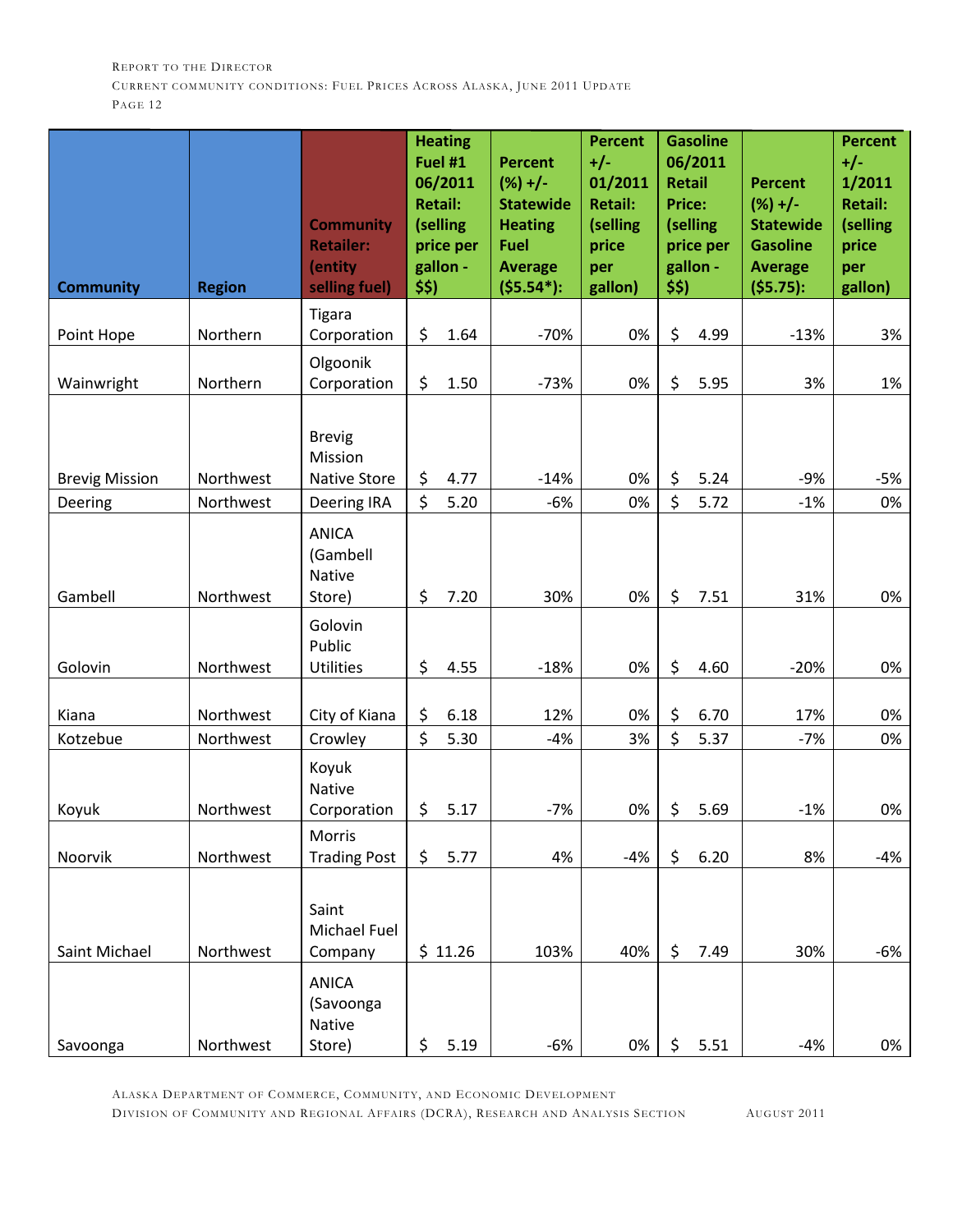| <b>Community</b> | <b>Region</b> | <b>Community</b><br><b>Retailer:</b><br>(entity<br>selling fuel) | \$5) | <b>Heating</b><br>Fuel #1<br>06/2011<br><b>Retail:</b><br>(selling<br>price per<br>gallon - | <b>Percent</b><br>$(%) +/-$<br><b>Statewide</b><br><b>Heating</b><br><b>Fuel</b><br><b>Average</b><br>$($ \$5.54 <sup>*</sup> ): | <b>Percent</b><br>$+/-$<br>01/2011<br><b>Retail:</b><br>(selling<br>price<br>per<br>gallon) | \$\$) | <b>Gasoline</b><br>06/2011<br><b>Retail</b><br><b>Price:</b><br>(selling<br>price per<br>gallon - | <b>Percent</b><br>$(%) +/-$<br><b>Statewide</b><br><b>Gasoline</b><br><b>Average</b><br>$($ \$5.75): | <b>Percent</b><br>$+/-$<br>1/2011<br><b>Retail:</b><br>(selling<br>price<br>per<br>gallon) |
|------------------|---------------|------------------------------------------------------------------|------|---------------------------------------------------------------------------------------------|----------------------------------------------------------------------------------------------------------------------------------|---------------------------------------------------------------------------------------------|-------|---------------------------------------------------------------------------------------------------|------------------------------------------------------------------------------------------------------|--------------------------------------------------------------------------------------------|
|                  |               | Shishmaref                                                       |      |                                                                                             |                                                                                                                                  |                                                                                             |       |                                                                                                   |                                                                                                      |                                                                                            |
| Shishmaref       | Northwest     | <b>Native Store</b>                                              | \$   | 5.56                                                                                        | 0%                                                                                                                               | 1%                                                                                          | \$    | 5.87                                                                                              | 2%                                                                                                   | $-1%$                                                                                      |
| Stebbins         | Northwest     | <b>Taprag Fuel</b><br>Company                                    | \$   | 5.61                                                                                        | 1%                                                                                                                               | 0%                                                                                          | \$    | 5.92                                                                                              | 3%                                                                                                   | 0%                                                                                         |
|                  |               | <b>Teller Native</b><br>Fuel                                     |      |                                                                                             |                                                                                                                                  |                                                                                             |       |                                                                                                   |                                                                                                      |                                                                                            |
| Teller           | Northwest     | <b>Business</b>                                                  | \$   | 6.11                                                                                        | 10%                                                                                                                              | 28%                                                                                         | \$    | 5.35                                                                                              | $-7%$                                                                                                | 3%                                                                                         |
|                  |               | Unalakleet<br>Native                                             |      |                                                                                             |                                                                                                                                  |                                                                                             |       |                                                                                                   |                                                                                                      |                                                                                            |
| Unalakleet       | Northwest     | Corporation                                                      | \$   | 5.07                                                                                        | $-8%$                                                                                                                            | 0%                                                                                          | \$    | 5.41                                                                                              | $-6%$                                                                                                | 0%                                                                                         |
| Wales            | Northwest     | Wales<br><b>Native Store</b>                                     | \$   | 7.98                                                                                        | 44%                                                                                                                              | 0%                                                                                          | \$    | 7.73                                                                                              | 34%                                                                                                  | 0%                                                                                         |
|                  |               | White<br>Mountain                                                |      |                                                                                             |                                                                                                                                  |                                                                                             |       |                                                                                                   |                                                                                                      |                                                                                            |
| White Mountain   | Northwest     | Native Store                                                     | \$   | 3.99                                                                                        | $-28%$                                                                                                                           | $-1%$                                                                                       | \$    | 4.55                                                                                              | $-21%$                                                                                               | 0%                                                                                         |
| Angoon           | Southeast     | Angoon Oil<br>and Gas                                            | \$   | 5.10                                                                                        | $-8%$                                                                                                                            | 11%                                                                                         | \$    | 5.24                                                                                              | $-9%$                                                                                                | 16%                                                                                        |
| Craig            | Southeast     | Petro<br>Marine                                                  | \$   | 4.52                                                                                        | $-19%$                                                                                                                           | 26%                                                                                         | \$    | 4.13                                                                                              | $-28%$                                                                                               | 13%                                                                                        |
| Gustavus         | Southeast     | Gustavus<br>Dray -<br>Gustavus<br>Propane                        | \$   | 4.68                                                                                        | $-16%$                                                                                                                           | 18%                                                                                         | \$    | 4.65                                                                                              | $-19%$                                                                                               | 20%                                                                                        |
|                  |               | Hoonah                                                           |      |                                                                                             |                                                                                                                                  |                                                                                             |       |                                                                                                   |                                                                                                      |                                                                                            |
| Hoonah           | Southeast     | <b>Trading</b>                                                   | \$   | 5.29                                                                                        | $-5%$                                                                                                                            | 21%                                                                                         | \$    | 5.02                                                                                              | $-13%$                                                                                               | 17%                                                                                        |
| Juneau           | Southeast     | Delta West.<br>(HF) Fred<br>Meyer (Gas)                          | \$   | 4.46                                                                                        | $-19%$                                                                                                                           | 21%                                                                                         | \$    | 4.31                                                                                              | $-25%$                                                                                               | 26%                                                                                        |
|                  |               | Kake Tribal                                                      |      |                                                                                             |                                                                                                                                  |                                                                                             |       |                                                                                                   |                                                                                                      |                                                                                            |
| Kake             | Southeast     | Fuel                                                             | \$   | 5.73                                                                                        | 3%                                                                                                                               | 17%                                                                                         | \$    | 5.84                                                                                              | 2%                                                                                                   | 18%                                                                                        |

ALASKA DEPARTMENT OF COMMERCE, COMMUNITY, AND ECONOMIC DEVELOPMENT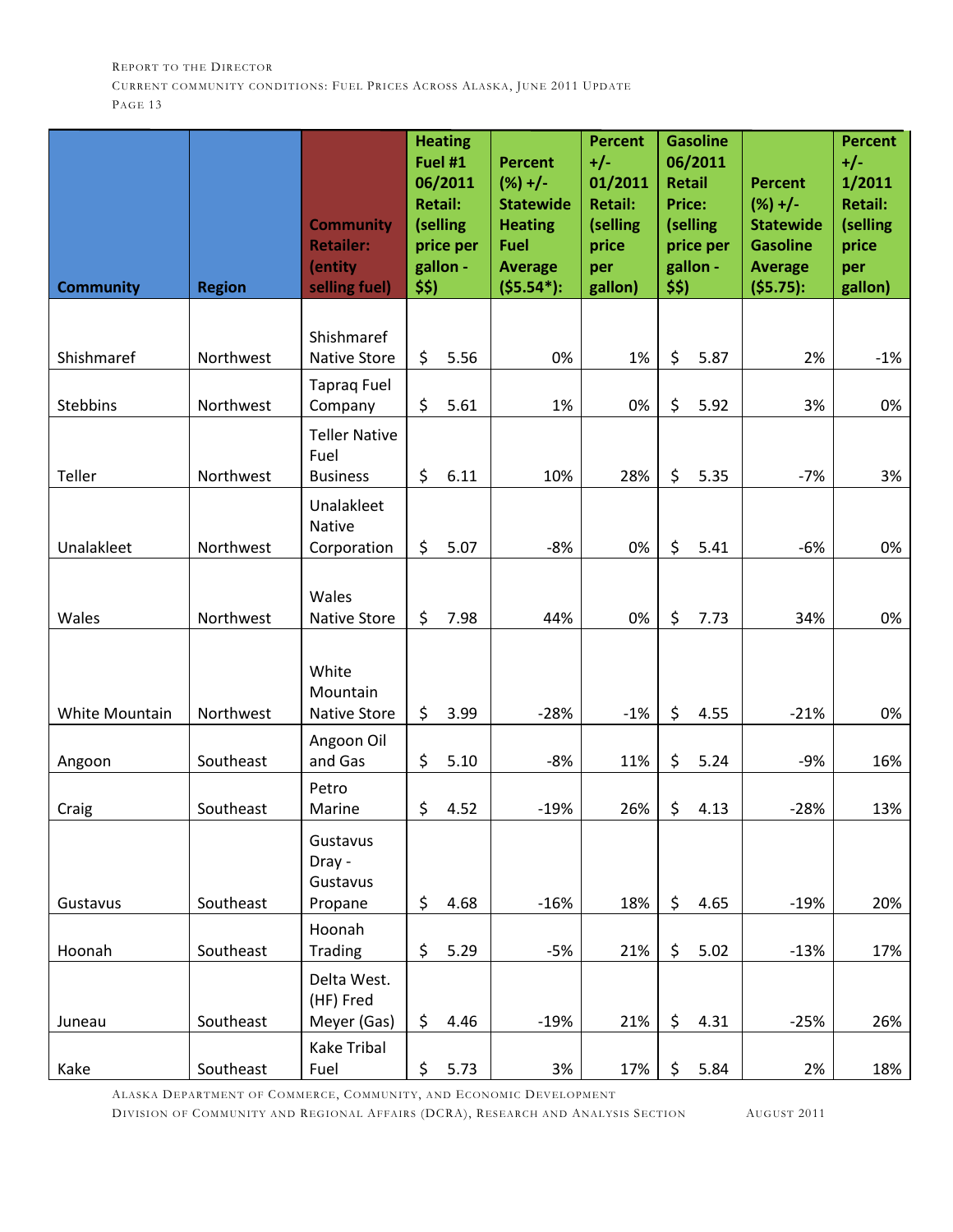| <b>Community</b> | <b>Region</b> | <b>Community</b><br><b>Retailer:</b><br>(entity<br>selling fuel) | \$5) | <b>Heating</b><br>Fuel #1<br>06/2011<br><b>Retail:</b><br>(selling<br>price per<br>gallon - | <b>Percent</b><br>$(%) +/-$<br><b>Statewide</b><br><b>Heating</b><br><b>Fuel</b><br><b>Average</b><br>$($ \$5.54 <sup>*</sup> ): | <b>Percent</b><br>$+/-$<br>01/2011<br><b>Retail:</b><br>(selling<br>price<br>per<br>gallon) | <b>Retail</b><br><b>Price:</b><br>\$\$) | <b>Gasoline</b><br>06/2011<br>(selling<br>price per<br>gallon - | <b>Percent</b><br>$(%) +/-$<br><b>Statewide</b><br><b>Gasoline</b><br><b>Average</b><br>(55.75): | <b>Percent</b><br>$+/-$<br>1/2011<br><b>Retail:</b><br>(selling<br>price<br>per<br>gallon) |
|------------------|---------------|------------------------------------------------------------------|------|---------------------------------------------------------------------------------------------|----------------------------------------------------------------------------------------------------------------------------------|---------------------------------------------------------------------------------------------|-----------------------------------------|-----------------------------------------------------------------|--------------------------------------------------------------------------------------------------|--------------------------------------------------------------------------------------------|
|                  |               | Pelican Fuel                                                     |      |                                                                                             |                                                                                                                                  |                                                                                             |                                         |                                                                 |                                                                                                  |                                                                                            |
| Pelican          | Southeast     | Dock                                                             | \$   | 6.06                                                                                        | 9%                                                                                                                               | 19%                                                                                         | \$                                      | 6.01                                                            | 5%                                                                                               | 16%                                                                                        |
| Petersburg       | Southeast     | Petro<br>Marine                                                  | \$   | 4.42                                                                                        | $-20%$                                                                                                                           | 18%                                                                                         | \$                                      | 4.13                                                            | $-28%$                                                                                           | 21%                                                                                        |
| Point Baker      | Southeast     | Point Baker<br><b>Trading Post</b>                               | \$   | 4.25                                                                                        | $-23%$                                                                                                                           | 6%                                                                                          | \$                                      | 4.95                                                            | $-14%$                                                                                           | 21%                                                                                        |
| Thorne Bay       | Southeast     | Petro (Craig<br>$-HF)$<br>Bayview<br>(Gas)                       | \$   | 4.56                                                                                        | $-18%$                                                                                                                           | 27%                                                                                         | \$                                      | 4.57                                                            | $-21%$                                                                                           | 17%                                                                                        |
| Wrangell         | Southeast     | Wrangell Oil<br>(HF)<br>Fennimore's<br>(Gas)                     | \$   | 4.75                                                                                        | $-14%$                                                                                                                           | 12%                                                                                         | \$                                      | 4.76                                                            | $-17%$                                                                                           | 10%                                                                                        |
|                  |               | City of                                                          |      |                                                                                             |                                                                                                                                  |                                                                                             |                                         |                                                                 |                                                                                                  |                                                                                            |
| Akutan           | Southwest     | Akutan                                                           | \$   | 3.95                                                                                        | $-29%$                                                                                                                           | 25%                                                                                         | \$                                      | 4.45                                                            | $-23%$                                                                                           | 13%                                                                                        |
| Atka             | Southwest     | <b>Atka Native</b><br>Store                                      | \$   | 7.43                                                                                        | 34%                                                                                                                              | 9%                                                                                          | \$                                      | 7.71                                                            | 34%                                                                                              | 18%                                                                                        |
| Chignik          | Southwest     | City of<br>Chignik (HF);<br><b>Trident</b><br>(Gas)              | \$   | 3.65                                                                                        | $-34%$                                                                                                                           | 0%                                                                                          | \$                                      | 4.30                                                            | $-25%$                                                                                           | 13%                                                                                        |
|                  |               | City of                                                          |      |                                                                                             |                                                                                                                                  |                                                                                             |                                         |                                                                 |                                                                                                  |                                                                                            |
| Clark's Point    | Southwest     | Clark's Point                                                    | \$   | 6.00                                                                                        | 8%                                                                                                                               | 0%                                                                                          | \$                                      | 6.00                                                            | 4%                                                                                               | 0%                                                                                         |
| Dillingham       | Southwest     | Delta<br>Western                                                 | \$   | 5.73                                                                                        | 4%                                                                                                                               | 23%                                                                                         | \$                                      | 5.99                                                            | 4%                                                                                               | 19%                                                                                        |
| King Cove        | Southwest     | Peter Pan<br>Seafood                                             | \$   | 4.30                                                                                        | $-22%$                                                                                                                           | 20%                                                                                         | \$                                      | 5.24                                                            | $-9%$                                                                                            | 21%                                                                                        |
| Kokhanok         | Southwest     | Kokhanok<br>Tribal<br>Council                                    | \$   | 7.86                                                                                        | 42%                                                                                                                              | 16%                                                                                         | \$                                      | 8.00                                                            | 39%                                                                                              | 10%                                                                                        |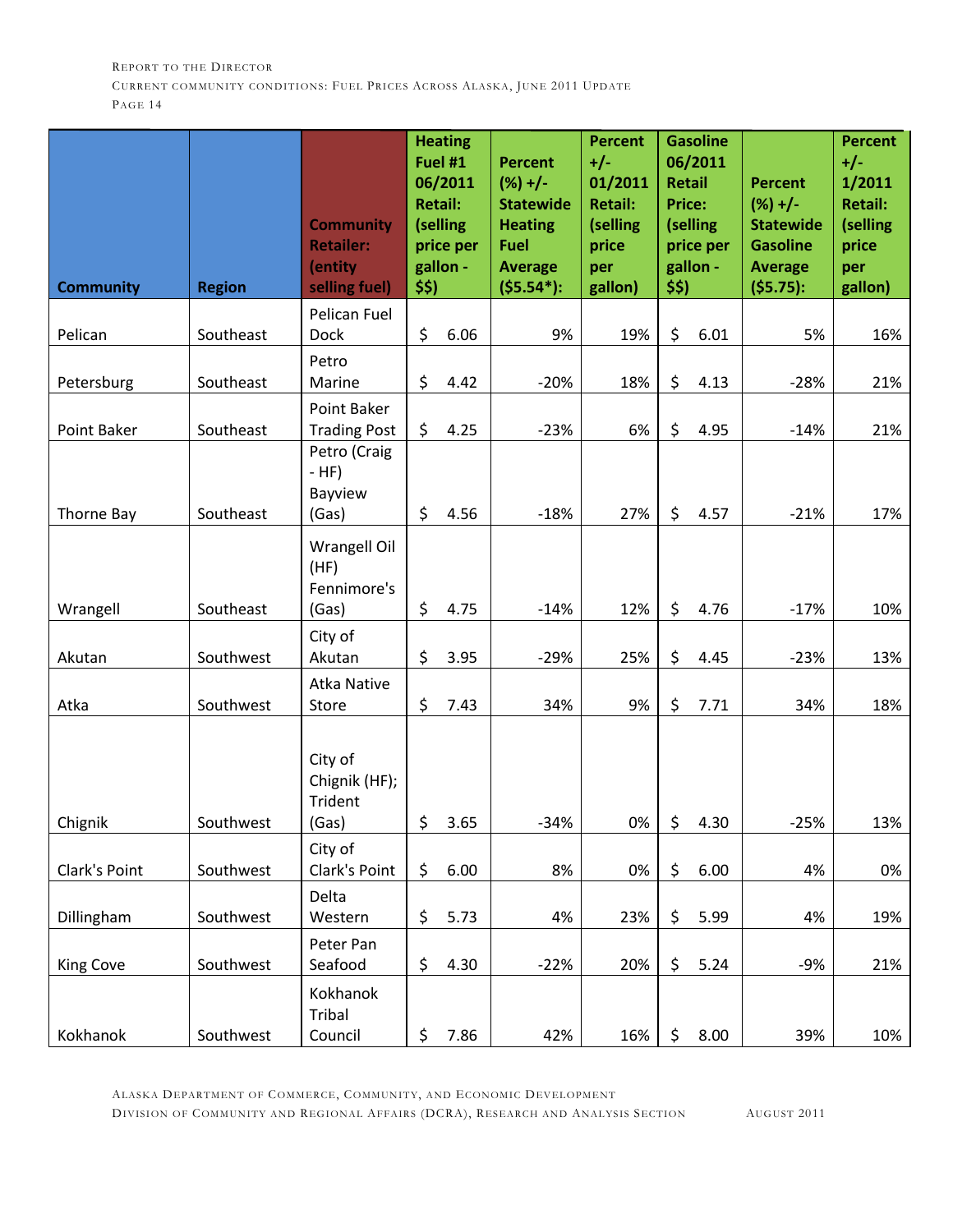| <b>Community</b> | <b>Region</b> | <b>Community</b><br><b>Retailer:</b><br>(entity<br>selling fuel)      | \$5) | <b>Heating</b><br>Fuel #1<br>06/2011<br><b>Retail:</b><br>(selling<br>price per<br>gallon - | <b>Percent</b><br>$(%) +/-$<br><b>Statewide</b><br><b>Heating</b><br>Fuel<br><b>Average</b><br>$($ \$5.54 <sup>*</sup> ): | <b>Percent</b><br>$+/-$<br>01/2011<br><b>Retail:</b><br>(selling<br>price<br>per<br>gallon) | <b>Retail</b><br><b>Price:</b><br>\$\$) | <b>Gasoline</b><br>06/2011<br>(selling<br>price per<br>gallon - | <b>Percent</b><br>$(%) +/-$<br><b>Statewide</b><br><b>Gasoline</b><br><b>Average</b><br>(55.75): | <b>Percent</b><br>$+/-$<br>1/2011<br><b>Retail:</b><br>(selling<br>price<br>per<br>gallon) |
|------------------|---------------|-----------------------------------------------------------------------|------|---------------------------------------------------------------------------------------------|---------------------------------------------------------------------------------------------------------------------------|---------------------------------------------------------------------------------------------|-----------------------------------------|-----------------------------------------------------------------|--------------------------------------------------------------------------------------------------|--------------------------------------------------------------------------------------------|
|                  |               | Nelson                                                                |      |                                                                                             |                                                                                                                           |                                                                                             |                                         |                                                                 |                                                                                                  |                                                                                            |
| Nelson Lagoon    | Southwest     | Lagoon<br>Enterprises                                                 | \$   | 5.98                                                                                        | 8%                                                                                                                        | 33%                                                                                         | \$                                      | 6.40                                                            | 11%                                                                                              | 31%                                                                                        |
| New Stuyahok     | Southwest     | <b>New</b><br>Stuyahok<br>Village Corp.<br>City of                    | \$   | 5.88                                                                                        | 6%                                                                                                                        | 14%                                                                                         | \$                                      | 6.05                                                            | 5%                                                                                               | $-10%$                                                                                     |
| Nondalton        | Southwest     | Nondalton                                                             | \$   | 6.88                                                                                        | 24%                                                                                                                       | 19%                                                                                         | \$                                      | 7.19                                                            | 25%                                                                                              | 7%                                                                                         |
| Saint George     | Southwest     | Delta Fuel<br>Company                                                 | \$   | 6.34                                                                                        | 14%                                                                                                                       | 14%                                                                                         | \$                                      | 6.10                                                            | 6%                                                                                               | 3%                                                                                         |
| Sand Point       | Southwest     | <b>TDX Svcs</b><br>(HF); Trident<br>(gas)<br>Togiak<br><b>Natives</b> | \$   | 5.15                                                                                        | $-7%$                                                                                                                     | 17%                                                                                         | \$                                      | 4.41                                                            | $-23%$                                                                                           | 14%                                                                                        |
| <b>Togiak</b>    | Southwest     | Limited                                                               | \$   | 6.00                                                                                        | 8%                                                                                                                        | 24%                                                                                         | \$                                      | 5.78                                                            | 1%                                                                                               | 11%                                                                                        |
| Unalaska         | Southwest     | Delta<br>Western                                                      | \$   | 4.42                                                                                        | $-20%$                                                                                                                    | 14%                                                                                         | \$                                      | 4.99                                                            | $-13%$                                                                                           | 46%                                                                                        |
| Akiak            | Western       | Kokarmiut<br>Corporation                                              | \$   | 5.00                                                                                        | $-10%$                                                                                                                    | 0%                                                                                          | \$                                      | 6.80                                                            | 18%                                                                                              | 15%                                                                                        |
| Atmautluak       | Western       | Atmautluak<br>Limited                                                 | \$   | 5.40                                                                                        | $-3%$                                                                                                                     | $-3%$                                                                                       | \$                                      | 6.88                                                            | 20%                                                                                              | 21%                                                                                        |
| Bethel           | Western       | Crowley                                                               | \$   | 5.59                                                                                        | 1%                                                                                                                        | 16%                                                                                         | $\zeta$                                 | 5.90                                                            | 3%                                                                                               | 10%                                                                                        |
| Emmonak          | Western       | Emmonak<br>Corp. Tank<br>Farm                                         | \$   | 5.15                                                                                        | $-7%$                                                                                                                     | 0%                                                                                          | \$                                      | 5.93                                                            | 3%                                                                                               | 0%                                                                                         |
| Goodnews Bay     | Western       | Mumtram<br>Pikkai<br>Village Corp.                                    | \$   | 4.27                                                                                        | $-23%$                                                                                                                    | 0%                                                                                          | \$                                      | 5.09                                                            | $-12%$                                                                                           | 0%                                                                                         |

ALASKA DEPARTMENT OF COMMERCE, COMMUNITY, AND ECONOMIC DEVELOPMENT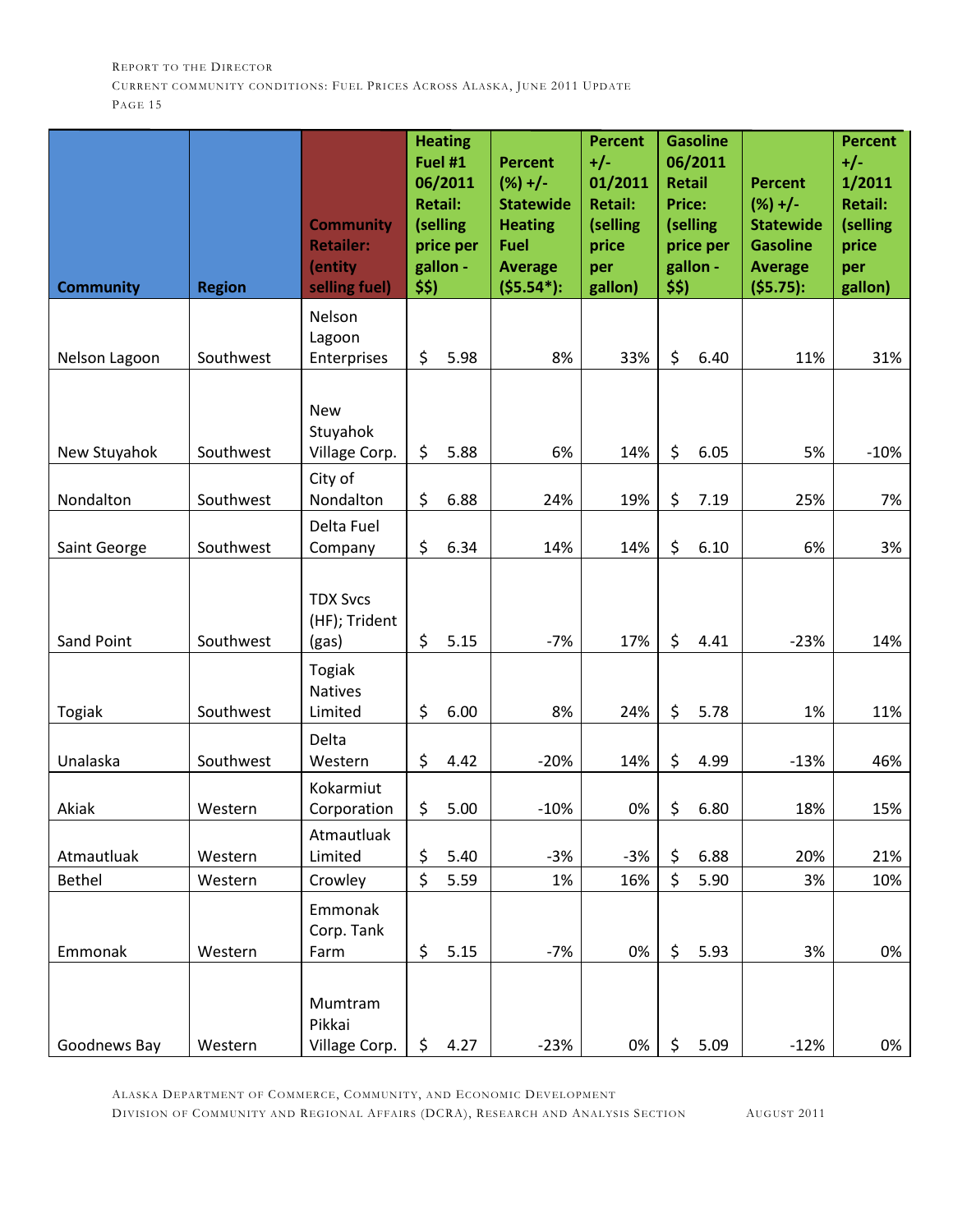| <b>Community</b>        | <b>Region</b> | <b>Community</b><br><b>Retailer:</b><br>(entity<br>selling fuel) | <b>Heating</b><br>Fuel #1<br>06/2011<br><b>Retail:</b><br>(selling<br>price per<br>gallon -<br>\$5) |      | <b>Percent</b><br>$(%) +/-$<br><b>Statewide</b><br><b>Heating</b><br><b>Fuel</b><br><b>Average</b><br>$($ \$5.54 <sup>*</sup> ): | <b>Percent</b><br>$+/-$<br>01/2011<br><b>Retail:</b><br>(selling<br>price<br>per<br>gallon) | <b>Gasoline</b><br>06/2011<br><b>Retail</b><br><b>Price:</b><br>(selling<br>price per<br>gallon -<br>\$\$) |      | <b>Percent</b><br>$(%) +/-$<br><b>Statewide</b><br><b>Gasoline</b><br><b>Average</b><br>$($ \$5.75): | <b>Percent</b><br>$+/-$<br>1/2011<br><b>Retail:</b><br>(selling<br>price<br>per<br>gallon) |
|-------------------------|---------------|------------------------------------------------------------------|-----------------------------------------------------------------------------------------------------|------|----------------------------------------------------------------------------------------------------------------------------------|---------------------------------------------------------------------------------------------|------------------------------------------------------------------------------------------------------------|------|------------------------------------------------------------------------------------------------------|--------------------------------------------------------------------------------------------|
|                         |               | Crowley                                                          |                                                                                                     |      |                                                                                                                                  |                                                                                             |                                                                                                            |      |                                                                                                      |                                                                                            |
| Hooper Bay              | Western       | Marine                                                           | \$                                                                                                  | 6.26 | 13%                                                                                                                              | 0%                                                                                          | \$                                                                                                         | 6.61 | 15%                                                                                                  | 0%                                                                                         |
| Kotlik                  | Western       | Kotlik Yupik<br>Enterprises                                      | \$                                                                                                  | 5.60 | 1%                                                                                                                               | 0%                                                                                          | \$                                                                                                         | 6.10 | 6%                                                                                                   | $-2%$                                                                                      |
| Kwigillingok            | Western       | <b>KWIK</b><br>Marina Inc.                                       | \$                                                                                                  | 4.80 | $-13%$                                                                                                                           | 0%                                                                                          | \$                                                                                                         | 5.40 | $-6%$                                                                                                | 0%                                                                                         |
| Marshall                | Western       | Maserculiq<br>Inc.                                               | \$                                                                                                  | 5.72 | 3%                                                                                                                               | 4%                                                                                          | \$                                                                                                         | 6.38 | 11%                                                                                                  | 4%                                                                                         |
|                         |               | Azachorak                                                        |                                                                                                     |      |                                                                                                                                  |                                                                                             |                                                                                                            |      |                                                                                                      |                                                                                            |
| <b>Mountain Village</b> | Western       | Fuel                                                             | \$                                                                                                  | 6.19 | 12%                                                                                                                              | 1%                                                                                          | \$                                                                                                         | 6.23 | 8%                                                                                                   | 0%                                                                                         |
| Nunapitchuk             | Western       | Nunapitchuk<br>LTD.                                              | \$                                                                                                  | 5.56 | 0%                                                                                                                               | 2%                                                                                          | \$                                                                                                         | 6.44 | 12%                                                                                                  | 9%                                                                                         |
| <b>Pilot Station</b>    | Western       | <b>Pilot Station</b><br>Native<br>Corporation                    | \$                                                                                                  | 7.27 | 31%                                                                                                                              | 24%                                                                                         | \$                                                                                                         | 7.79 | 35%                                                                                                  | 25%                                                                                        |
| Quinhagak               | Western       | Qanirtuuq<br>Corporation                                         | \$                                                                                                  | 5.15 | $-7%$                                                                                                                            | 0%                                                                                          | \$                                                                                                         | 7.02 | 22%                                                                                                  | 22%                                                                                        |
| <b>Russian Mission</b>  | Western       | Russian<br>Mission<br>Corporation                                | \$                                                                                                  | 5.75 | 4%                                                                                                                               | 16%                                                                                         | \$                                                                                                         | 6.20 | 8%                                                                                                   | 10%                                                                                        |
| <b>Scammon Bay</b>      | Western       | <b>Askinuk</b><br>Corporation                                    | \$                                                                                                  | 6.29 | 14%                                                                                                                              | 7%                                                                                          | \$                                                                                                         | 6.29 | 9%                                                                                                   | 7%                                                                                         |
| Sleetmute               | Western       | Henry Hill<br>Store                                              | \$                                                                                                  | 7.00 | 26%                                                                                                                              | 16%                                                                                         | \$                                                                                                         | 7.30 | 27%                                                                                                  | 14%                                                                                        |
| <b>Toksook Bay</b>      | Western       | Nunakauiak<br>Yupik<br>Corporation                               | \$                                                                                                  | 6.19 | 12%                                                                                                                              | 0%                                                                                          | \$                                                                                                         | 6.62 | 15%                                                                                                  | 0%                                                                                         |
| Tuntutuliak             | Western       | Qinarmiut<br>Corporation                                         | \$                                                                                                  | 6.60 | 19%                                                                                                                              | 17%                                                                                         | \$                                                                                                         | 6.35 | 10%                                                                                                  | 6%                                                                                         |
| <b>Upper Kalskag</b>    | Western       | City of<br>Upper<br>Kalskag                                      | \$                                                                                                  | 5.50 | $-1%$                                                                                                                            | 0%                                                                                          |                                                                                                            | N/A  | N/A                                                                                                  | N/A                                                                                        |

ALASKA DEPARTMENT OF COMMERCE, COMMUNITY, AND ECONOMIC DEVELOPMENT